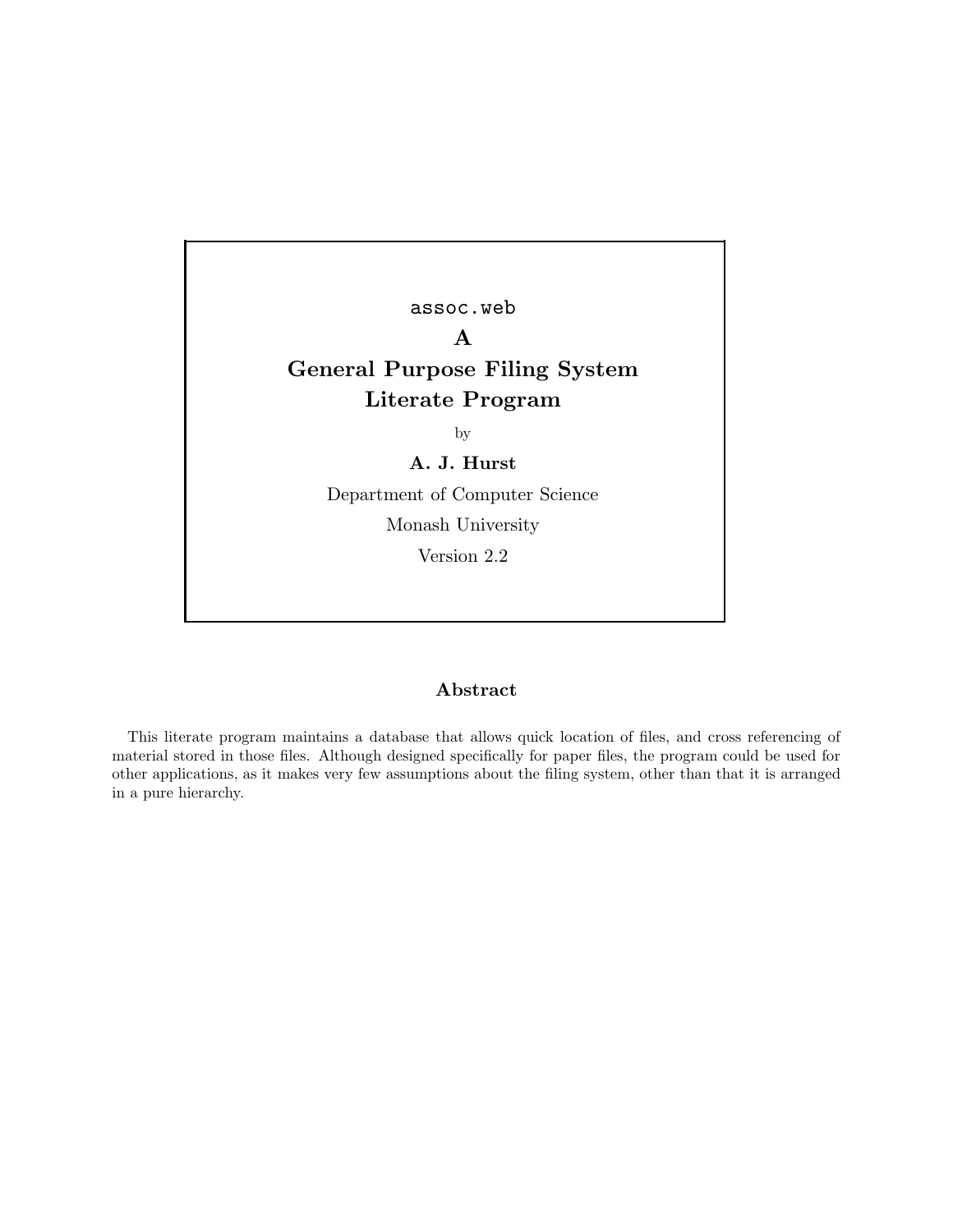1. Background to this Program. This program was written and documented by John Hurst, e-mail address ajh@cs.monash.edu.au. It was originally written to help in keeping track of my (paper) filing system, for dealing with the mountains of paper that universities seem to generate. Over the years it has been extended to include not just administrative files, but also my research files (modelled on the ACM Computing Reviews indexing system [CRReviews?], and my hobbies files kept at home.

The problem I found myself facing was

- when a piece of paper arrived on my desk, where was I to put it? (And don't say the rubbish bin!) I wanted something that would allow a quick locator of an appropriate file.
- when faced with a problem for which I knew there was a piece of paper that resolved that problem, how could I find the piece of paper?

The first problem was addressed by developing a hierarchical filing system, where the path to a given file was numbered in tree fashion, such as  $3.2.8.7$ . Each file was not only labeled with its path, but also a more descriptive label, like "3.2.8.7 students.FCIT.faculty.administration". Thus, if the piece of paper was about a student enrolled in the Faculty of Computing and Information Technology, following the descriptive terms down the tree should identify the folder 3.2.8.7, and lead straight to the right part of the filing cabinets. This mechanism assumes that a strict hierarchy can be found to direct the structure of the database.

The second problem is more subtle, and is related to the fact that a pure hierarchy is not always easily identified. While it is quite possible that a direct descriptive path will exist, so that one can use the mechanism described above, often I found myself with cross-referenced connections. These connections I term "associations", and they were originally conceived of as rather like Unix links, but they have the significant distinction that they are not necessarily synonymous with the identified file. Associations may indeed lead to more than one file. A file has an association when there is another descriptive term that can be used to identify it, but which may itself have some other connotations.

Hence I may have a file identified as "1.4.3.8 Fred Nurk.students.graduate.teaching", but there is something relevant to Fred Nurk's file that is actually filed under "3.2.8.7 students.FCIT.faculty.administration", because Fred happens to have caught the Faculty's attention for some reason or other, and there is a document in there that mentions Fred. The connection or association is therefore handled by attaching an additional piece of text to the node of the tree that cross references the other node. The association may be uni- or bi-directional.

For example, the association given above as an example might be represented textually as "1.4.3.8 Fred Nurk(3.2.8.7).students.graduate.teaching" in one direction, or "3.2.8.7 students(Fred Nurk).FCIT.faculty. administration" in the other direction. It is not essential that the link be two-way.

2. Philosophical Note. This program is trivial. This documentation is also trivial. No particular claim to originality is made, other than that this document exists, and hundreds of other potential documents like it don't. I would draw two conclusions:

- People think that documenting their programs is not easy.
- People think that documenting their programs is a waste of time.

Having sat recently upon a promotions committee, I was struck by the fact that of a dozen or so applicants for promotion (within the Computing Faculty), not one applicant listed a piece of software as part of his/her productive output. Why is the production of high quality, readable software paid such little lip service, let alone practice? Literate Programming tools such as CWEB [CWEB?], used here, make this a straightforward task.

I make no claim for quality or readability here. The exercise is more one of setting a precedent. It is my hope that that precedent will lead to others that are high quality, readable, documents.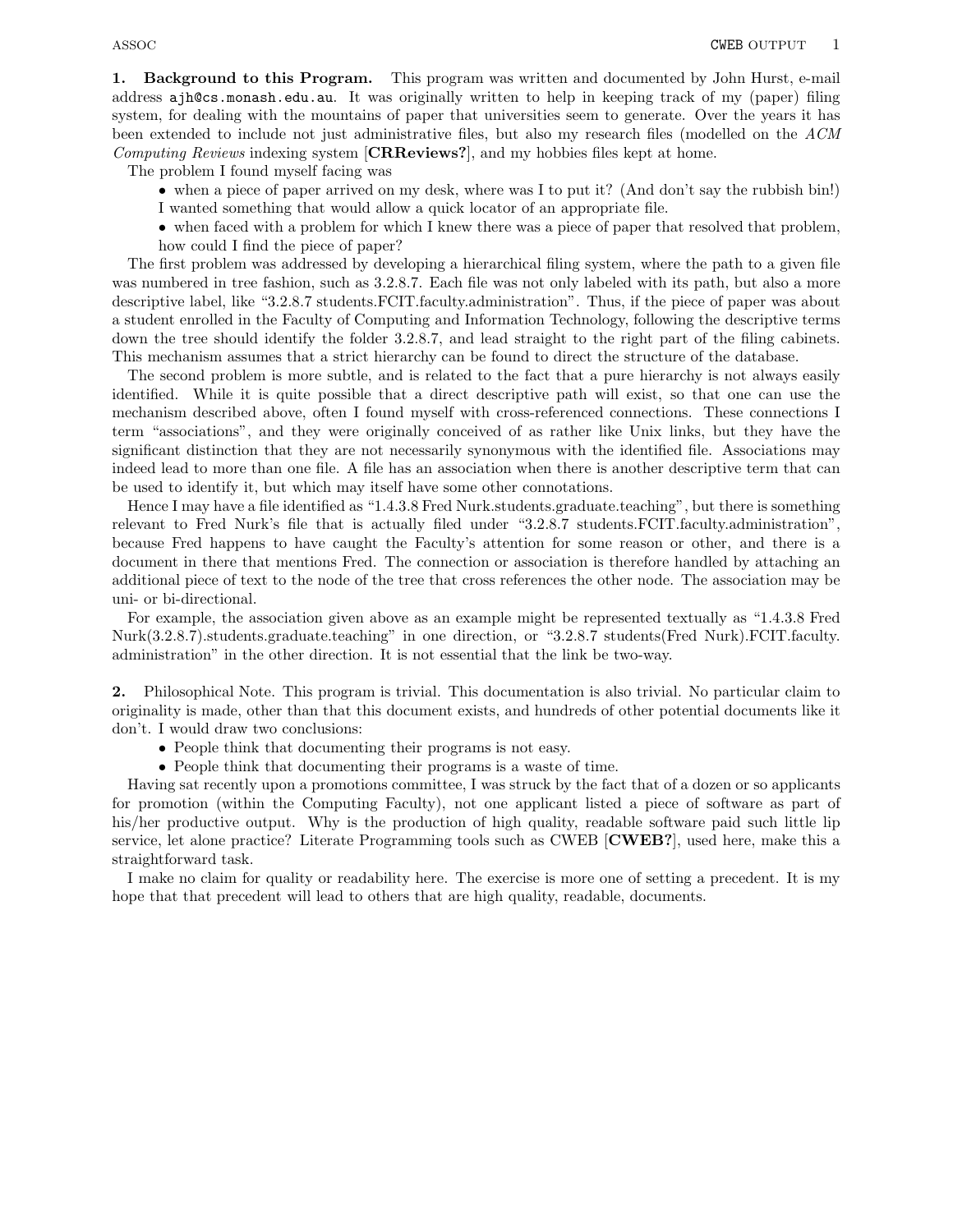3. One important attribute of the system that I wanted was that it should have a "sensible" storage format. This meant a text file to maintain the data over the longer term, which would allow direct editing of the data in the event of something going wrong, and also allow minor modifications and updates directly. Whether you think this a good thing is probably an issue of stylistic belief!

The text format used is very straightforward. Each line of the file identifies a single file, which in turn is represented by a single node in the overall tree structure. The depth of nesting of the node is indicated by its indentation level, and the first non-blank character on the line is taken to be the selector character for the node, when traversing the tree from the parent node. Further text is interpreted as the file name, and a parenthesized list of associations, each separated by commas completes the line. If there are no parentheses, the associations are empty.

4. Here is a sample of the textual form of the data:

```
3 administration
  1 department
    0 general
      1 business cards
      2 introduction
    ...
 2 faculty
    ...
    8 FCIT(BComp,faculty of computing,new faculty)
      0 general(telephone directory)
      1 Frankston
        1 finance and budget2
          1 travel2
           1 claim forms2
          ...
      7 students(credit transfer)
      ...
  3 university
  ...
4 professional
  0 general
  ...
D Software
  0 general(Wirth's 4 Software Laws)
  1 programming techniques
    5 persistent programming(persistence)
      3 hello(another test,asd)
      ...
```
5. Further Philosophical Note. This program is trivial, yet I wrote it because I needed something that works, was simple to use, was highly portable, and very robust. These attributes must apply to countless other pieces of software. If the software is other than ephemeral or 'once off', then motivation for documentation in this form surely exists.

A much more elaborate program could have been written (and may still be, if circumstances warrant it), but there comes a point at which one must draw the line. This work stands on its own (limited) merit – while there is yet more to be done, sufficient has been done to make the point, and to be usable. PhD students writing up their theses should also espouse this philosophy!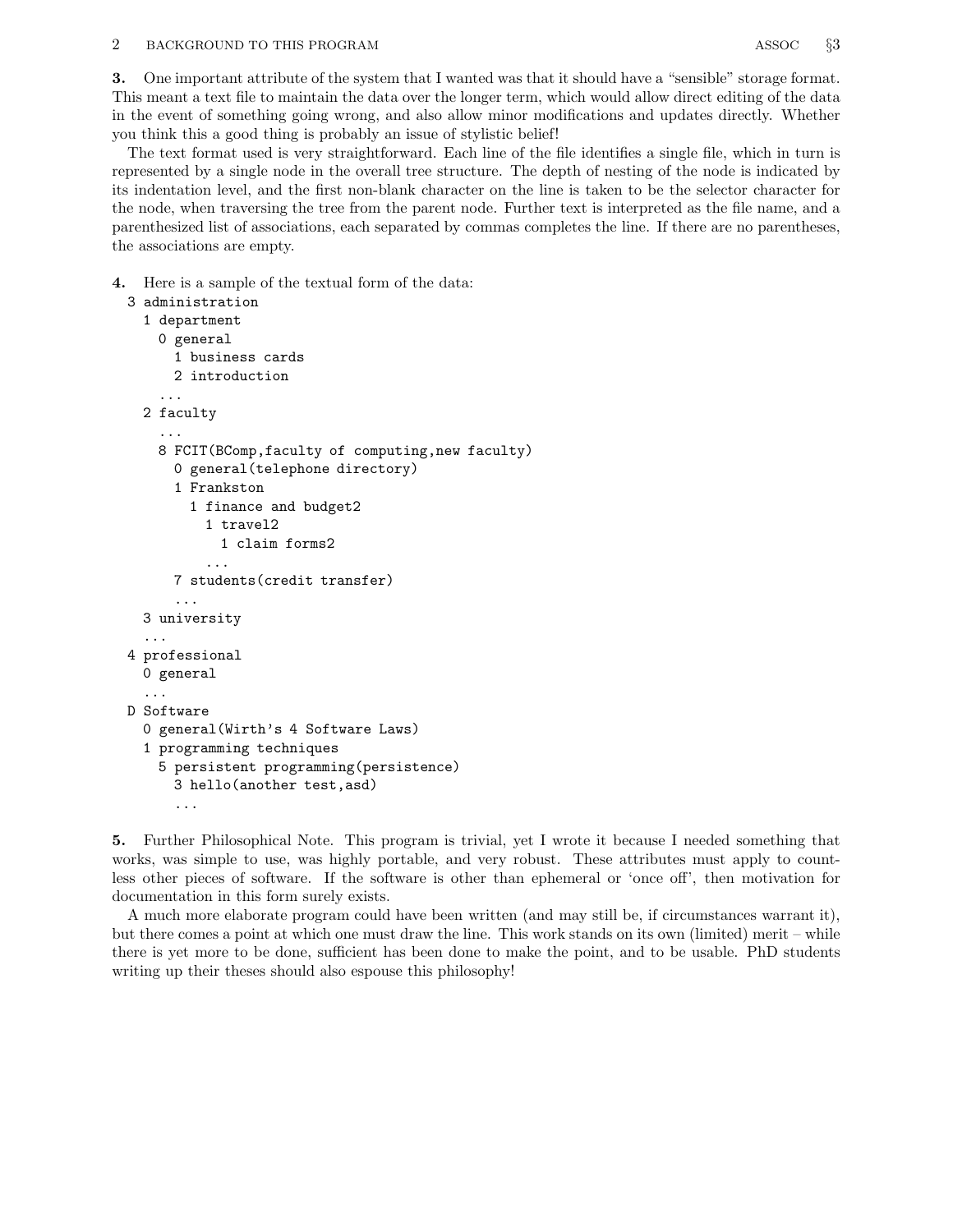6. User Notes. To use *assoc*, you must make sure that the executable is in your path. On the Monash Computer Science machines, add /u/people3/ajh/bin/machine-type to your path, where machine-type is dec, sun4, or indy as appropriate.

You must also define where the database is to be stored. Do this by setting the environment variable ASSOCDB to the full path name of your database file. This file can be setup according to the format described in the previous section, if you want to create some initial data using a text editor. Alternatively, if you want to start with an empty database, an empty file should be created (for example, using the command touch \$ASSOCDB).

Then run *assoc*. It will not normally display anything until commands are given to it. The new-line character is treated as the print command, so entering blank lines will print the current node, and the current node will also be printed after a line of 1 or more commands.

All commands are performed on the *current node*, which may be moved around the database. The current node is initialized to the *root node*, and it may be returned to the root node at any stage by the  $\mathbf r$  command. The command to move down the tree is d, which must be followed by the leaf number of the node selected, and the command to move up the tree is u.

The other commands are described in the next paragraph,  $\langle$  Command Description 7 $\rangle$ .

7. The commands that we handle at the moment, together with their alternative forms, are:

| $Com-$ |              | Alter- Parameter | Operation                                                             |
|--------|--------------|------------------|-----------------------------------------------------------------------|
| mand   | nates        |                  |                                                                       |
| ?      | h            |                  | print a help message                                                  |
| q      |              |                  | quit the program                                                      |
| +      | $= a$        | string           | add an association <i>string</i> to the current node                  |
| #      | $\mathsf{C}$ |                  | clear the markings on nodes                                           |
|        | , g          | char             | go to a given node 'char'                                             |
|        | e            | char string      | $add$ /replace a child node selector <b>char</b> , name <i>string</i> |
| $\ast$ | p            |                  | pattern match all nodes for names matching a given pattern            |
|        | m            |                  | find a pattern in previously matched nodes                            |
|        |              | k                | kill an association set for the current node                          |
| ℚ      |              |                  | set the current location to the given parameter                       |
|        | "n           |                  | find the next occurrence of the current pattern                       |
|        | $\tilde{r}$  |                  | go to the absolute path name given                                    |
|        | , u          |                  | go up to the parent node                                              |
|        | f            | string           | find the given string pattern                                         |
|        |              |                  |                                                                       |

 $\langle$  Command Description 7 $\rangle \equiv$ 

This code is cited in section 6.

8. Most of the commands are self explanatory, although a couple of remarks are in order. The commands are chosen for their mnemonic value, so that > means "follow this branch", while < means return to previous (parent) node. The . and , alternatives represent the unshifted characters as assigned to most keyboards. The mnemonic value of other commands may (or may not) be as obvious!

For finding a particular node, the "find" command  $(f \text{ or } \ell)$  does a straightforward string search, searching over the nodes below the current node. This will generally suffice for most simple searches.

However, for more complex searches, the "pattern match" 'p' search command is intended to allow arbitrary regular expression matching. (Unfortunately, this hasn't been completely implemented yet!) The process of matching is that an initial set of potential nodes is selected by a 'p' command, which marks nodes as matching a given pattern. This collection can be either extended by further 'p' commands, or narrowed by the match command 'm', which marks only those nodes already marked and which match the given pattern. In this way, disjunctive ('or') matches can be constructed with the 'p' command command, and conjunctive ('and') matches can be constructed with the 'm' command.

This is all very sketchy detail, but until I sit down and write a more comprehensive specification, it will have to do. I shall leave these hooks in rather than take them out for publication, as they may prove useful in future.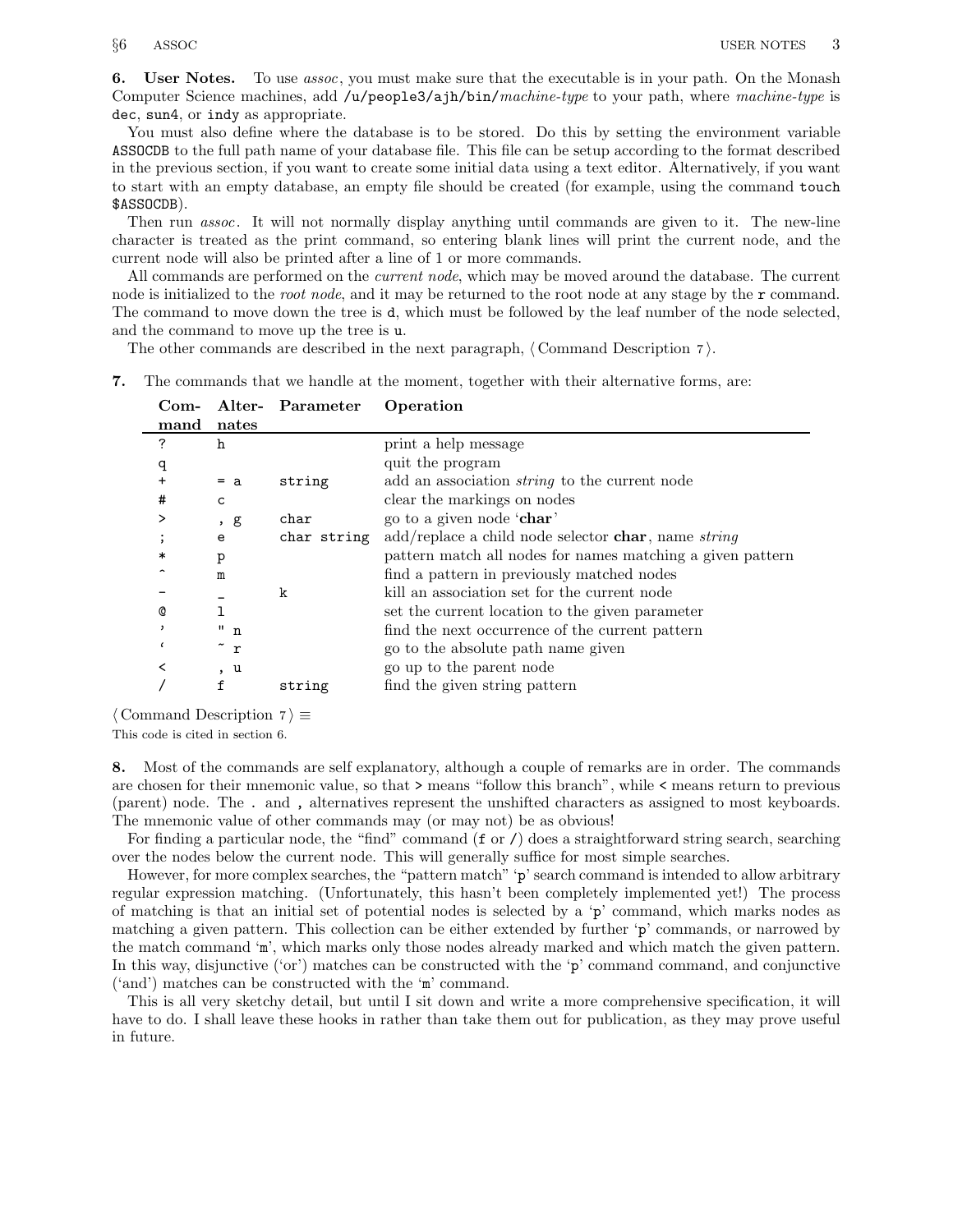This program provides a browsing and editing facility for a hierarchical tree structure. The tree is defined by a flattened text form, with one line of input for each node. The indentation of each line defines the node depth, and the first (non-blank) character defines the selector for each edge of the tree.

Nodes of the tree are named, and the name is given by subsequent text on the input line after the selector character. Whitespace must separate the selector character from the naming text.

Each node may also have some associated text, which is given in parentheses after the naming text. Multiple associations may be made; each separate association is given by comma separated strings within the parentheses.

The form of the code is conventional: some global variable and constant declarations, various procedures, then the main program. We define all this in the following outline.

 $\langle$  Global Declarations 27 $\rangle$ Procedure Declarations  $12 \rangle$  $\langle$  Main Program 10  $\rangle$ 

10. The main program provides overall control: get the filename of the file to read, as defined by a command line parameter, get the data from that file, rename the file to provide a backup, and then browse the data. Once the browser is quit, the data is written back to the file (with possible backup implications), and then program itself quits.

```
\langle Main Program 10 \rangle \equivmain(){
     char ∗fn;
     int result;
     fn = getfilename ( );
     getdata(fn);
     makebackup(fn);browse ( );
     result = putdata (fn);if (result \neq 0) restorebackup(fn);
     exit(result);
  }
```
This code is used in section 9.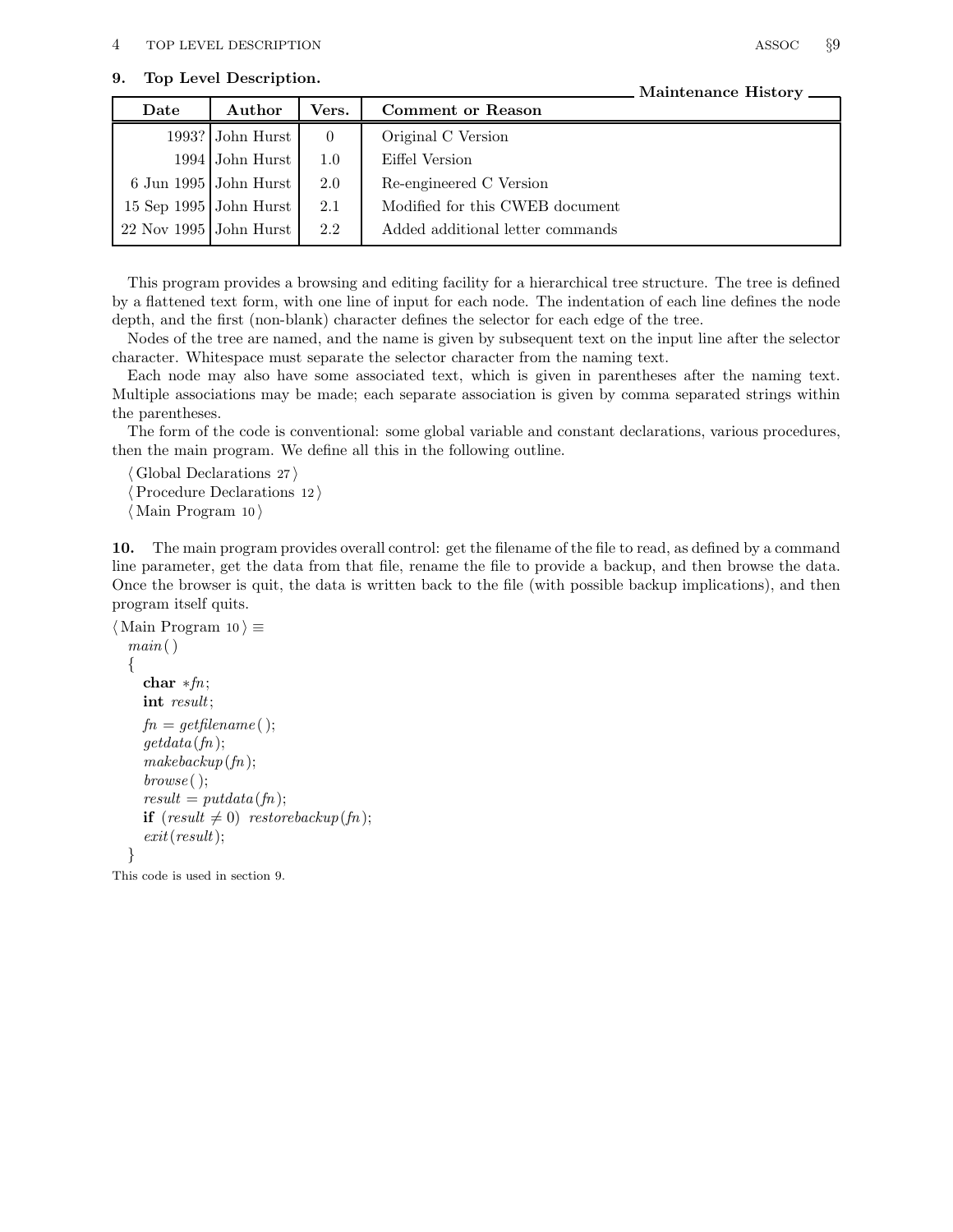11. Let's have a look at the data structures involved.

The main data structure manipulated by this system is a tree. It is represented by nodes linked through the pointers

|       | <i>parent</i> the parent node of this node   |
|-------|----------------------------------------------|
|       | <i>sibling</i> the next sibling to this node |
| child | the first child of this node                 |

Each node has a selector field which indicates to which child arc of the parent's subtree it belongs. This field must be unique across a given subtree.

The *primary* field defines the full name of the node. It is an arbitrary text string.

The secondary field defines a list of associations for the node. Each association is itself an arbitrary text string (but there are some constraints on the contents of these strings, imposed by the scanning mechanism).

The *list* datatype is declared to handle arbitrary lists of string values.

The flag marked indicates whether or not the node is marked. This is used by the search routines.

The variable location is used to indicate the location of a file. This is a numeric value, and no further interpretation is placed upon it by this program. It would be nice if this were a string type, and the user of the program could then add mnemonic value to this field. This might be implemented in some future version of this program.

```
\langle Global Data Structures 11 \rangle \equivtypedef struct list struct {
```

```
char ∗value ;
  struct list_struct *next;
\} list;
typedef struct node struct {
  char selector ;
  struct node struct ∗parent, ∗sibling , ∗child ;
  char ∗primary ;
  list ∗secondary ;
  int marked;
  int location;
} node;
```
This code is used in section 27.

12. The main procedural components of the system are the browsing routine, *browse*, followed by the i/o routines makebackup, rmbackup, and restorebackup. browse itself calls a number of other top-level routines, detailed in sections  $\langle$  top level routine declarations 37 $\rangle$  and following.

 $\langle$  Procedure Declarations 12  $\rangle \equiv$ 

 $\langle$  browse declaration 13 $\rangle$ 

 $\langle I/O$  routine declarations 33  $\rangle$ 

 $\langle$  top level routine declarations 37  $\rangle$ 

This code is used in section 9.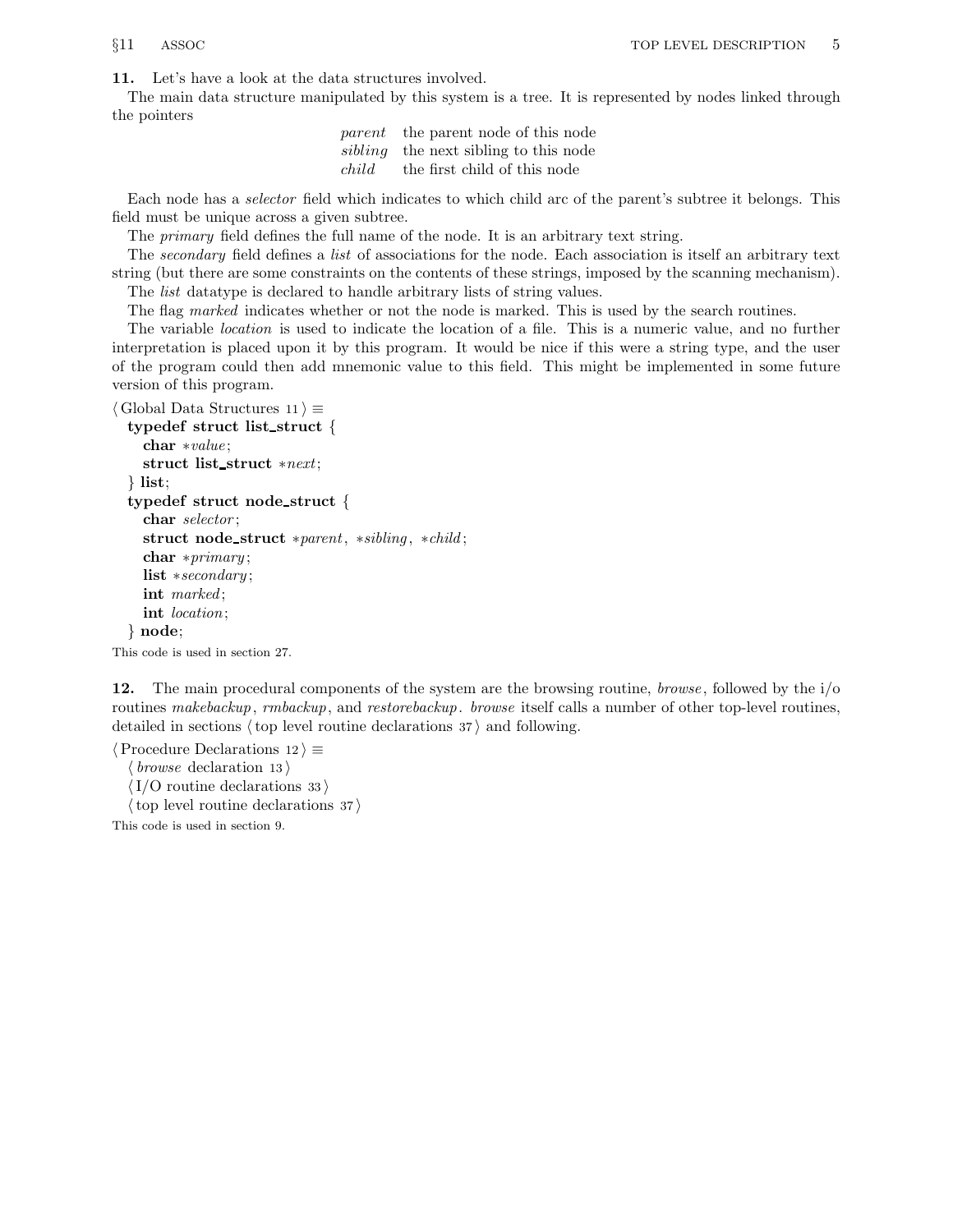13. The heart of the system is the browsing routine, so let's look at that next.

The body of this procedure enters a simple command interface loop, reading characters, and performing an n-way switch upon the characters read.

```
\langle browse declaration 13 \rangle \equivvoid browse ()
  {
     char c;
     node ∗current, ∗foundnode , ∗lastnode ;
     char sel;char *prkey;current = & root;pattern = \Lambda;
     while (1) \{c = getchar( );
       switch (c) \{case '?': case 'h': \langle Supply Help 14\rangle break;
       case 'q': return;
       case '+': case '=': case 'a': \langle Add an Association to the Current Node 15 \rangle break;
       case '#': case 'c': clean nodes(root); break;
       case '>': case '.': case 'g': \langle Down to Given Node 16 \rangle break;
       case ':': case ';': case 'e': \langle Edit a Child Node 17\rangle break;
       case '*': case 'p': \langle Find All Patterns 18\rangle break;
       case '<sup>o</sup>': case 'm': \langle Find Pattern in Previously Matched Nodes 19 \rangle break;
       case '_': case '−': case 'k': \langle Kill an Association 20 \rangle break;
       case '0': case '1': \langle Set Location 21\rangle break;
       case '\'': case '"': case 'n': \langle Next Occurrence of Pattern 22 \ break;
       case '\n': displaylevel(current, 1); break;
       case '': case '"': case 'r': \langle Go To Absolute Path Node 23 i break;
       case '\langle \cdot \rangle: case ', ': case 'u': \langle Go Up To Parent Node 24 \rangle break;
       case '/': case 'f': \langle Pattern Match 25 \rangle break;
       default: \langle Treat anything not recognized as Illegal 26 \rangle break;
       }
     }
  }
```
This code is used in section 12.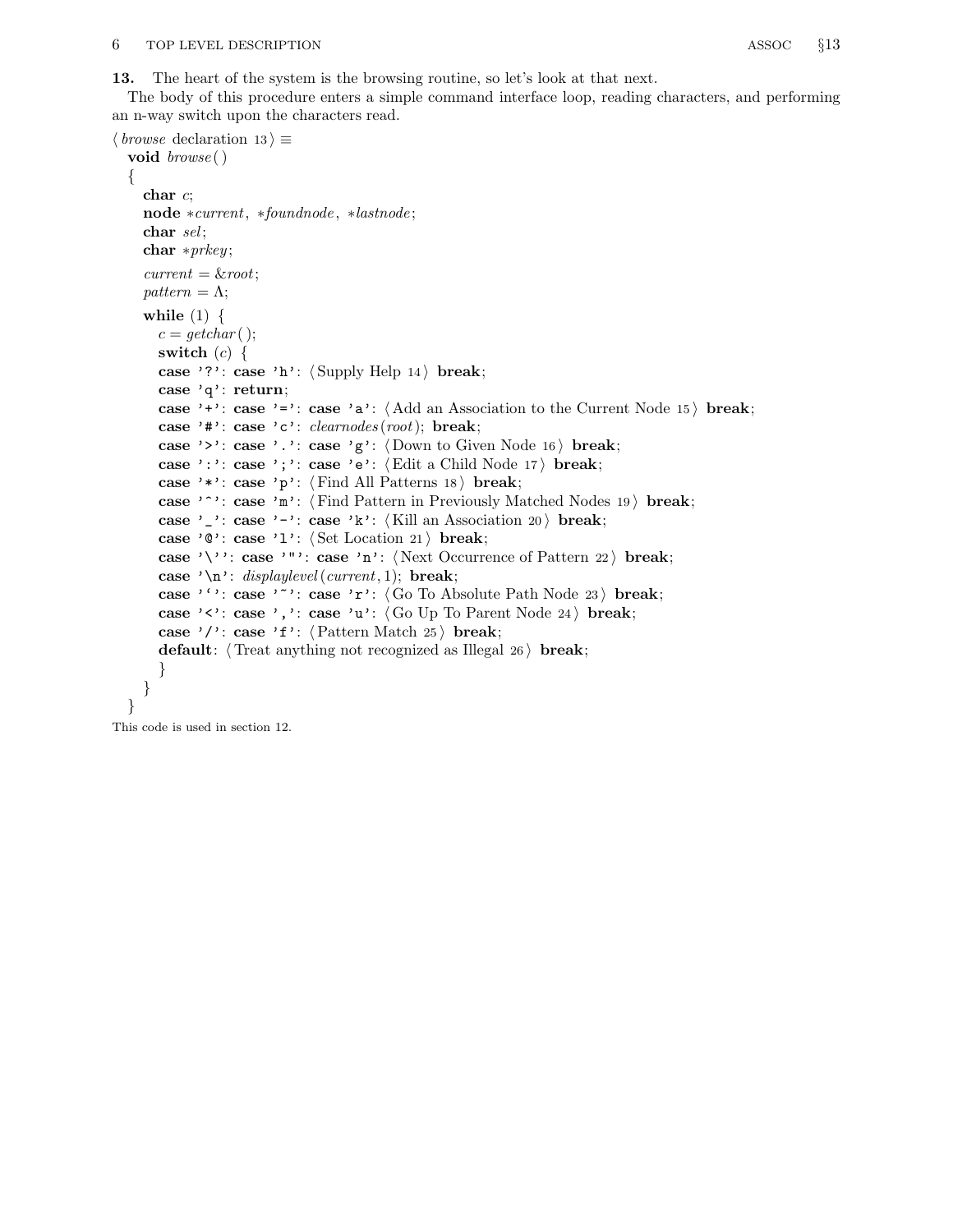14. Supplying help just means printing a list of various messages detailing the command, parameters, and operation of each top-level operation. We also read the next character, discarding it if it is a newline. Newlines by themselves cause a display of the current node, which is inappropriate in the context of the help message.

 $\langle$  Supply Help 14 $\rangle \equiv$ 

 $print(f("_{\sqcup\sqcup\sqcup}+_{\sqcup}=\sqcup$ <ssss $\gt_{\sqcup\sqcup}$ add $_{\sqcup}$ an $_{\sqcup}$ association $_{\sqcup}\$ 'ssss $\$ ''\n");  $\text{printf}("$  $printf("_{\sqcup\sqcup\sqcup\sqcup}, \sqcup\llbracket \llbracket \llbracket \mathsf{down}_{\sqcup} \mathsf{to}_{\sqcup} \mathsf{node}_{\sqcup} \mathsf{labelled}_{\sqcup} \backslash \lceil \mathsf{c} \backslash \lceil \mathsf{h} \rceil);$  $\text{printf}("_{\sqcup \sqcup \sqcup \sqcup \sqcup \sqcup \sqcup \sqcup \sqsubseteq}$  <ssss\"\n"); printf (" \_ − <ssss> kill association \"ssss\"\n");  $printf("$  $_{\cup\cup\cup\cup}$  $\subseteq$ n $\gt$  $_{\cup\cup\cup\cup\cup}$ set $_{\cup}$ location $_{\cup}$ to $_{\cup}$ n'n'); printf (" \" ' next occurrence of pattern\n");  $\text{printf("_{\text{unununiv}}/ssss/_{\text{unifind}_{\text{up}}} \text{attern}_{\text{un}}\text{``ssss}\text{'``\text{''''}});$  $\mathit{printf}("$ printf (" ' ~ (path) go to absolute node\n");  $printf("$  $_{\cup\cup\cup\cup}$ < $_{\cup}$ , $_{\cup\cup\cup\cup\cup\cup\cup\cup\cup}$ go $_{\cup}$ up $_{\cup}$ to $_{\cup}$ parent $\setminus$ n");  $print(f("$ /∗ throw away CR if it follows immediately in input ∗/ if  $((c = getchar($   $)) \neq ' \n\cdot )$  ungetc(c, stdin);

This code is used in section 13.

15. To add an association to the current node, we must first collect the parameter *prkey* that defines the association text (a string), then call the routine addassoc which does the actual work.

 $\langle$  Add an Association to the Current Node 15  $\rangle \equiv$  $prkey = getstr($  );  $addassoc ( \& current \rightarrow secondary, preky );$ 

This code is used in section 13.

16. Move down to a given node, selected by the parameter character. Keep track of where we are, in case the selection fails. Selection failure is indicated by a returned value of  $\Lambda$ .

 $\langle$  Down to Given Node 16  $\rangle \equiv$  $\ell$ lastnode = current;  $\ell^*$  retain current node pointer  $\ell$ current = choose (current, c = getchar ());  $\forall$  try to move to new node  $*/$ if  $current \equiv \Lambda$ ) current = lastnode;  $\rightarrow$  couldn't, so reset  $\ast$ / This code is used in section 13.

17. Add a new child node to the tree. The node has an edge selector and a name. The selector is given by a single parameter character, and the name by a string parameter. Both of these are read here. The called routine addnode does the real work.

 $\langle$  Edit a Child Node 17  $\rangle \equiv$  $sel = getchar($  );  $prkey = getstr($  );  $found node = addnode$  (current, sel, prkey); This code is used in section 13.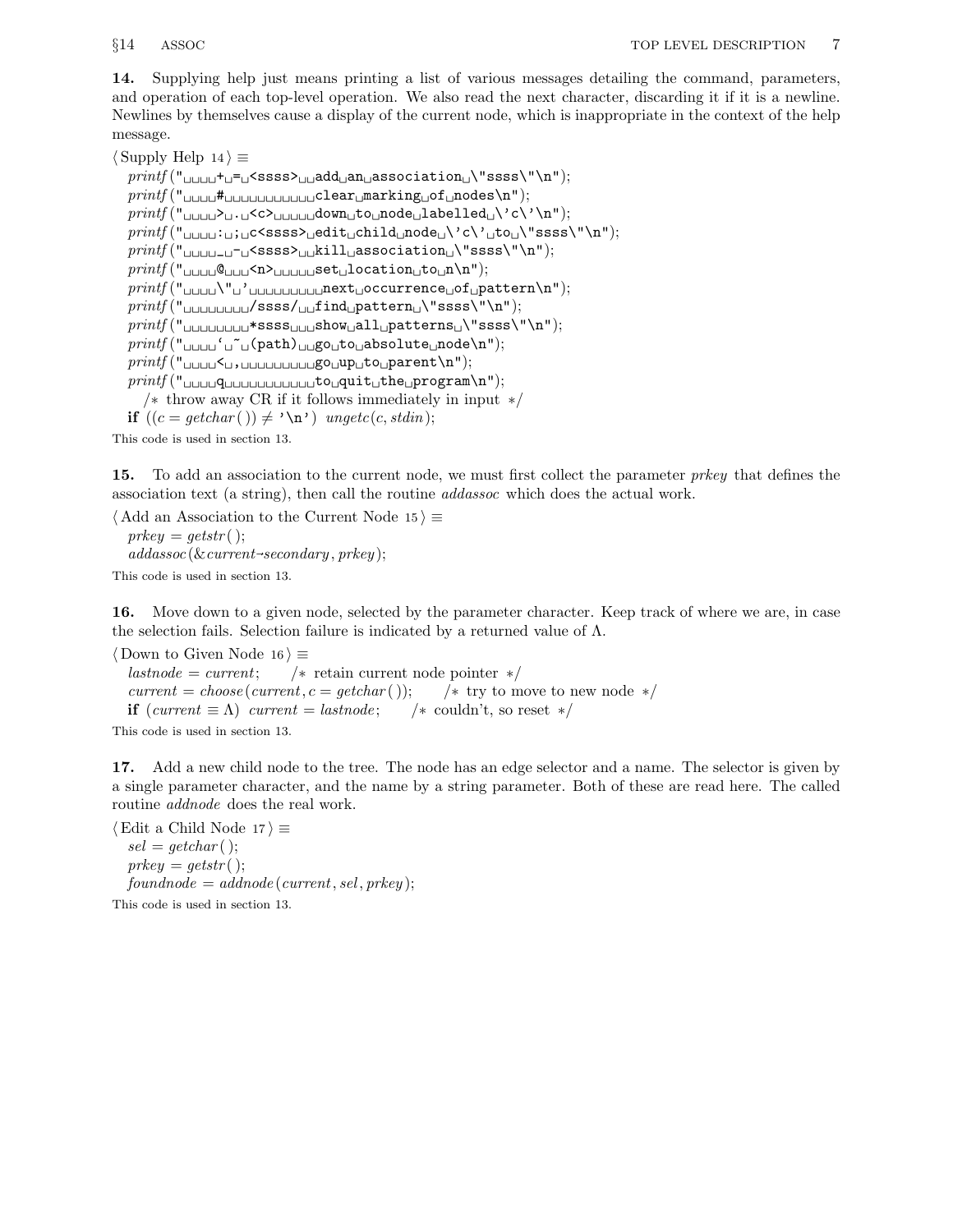18. Find all nodes that match a given pattern. Currently the pattern match is a simple unanchored substring match. Matched nodes are flagged using the *marked* field of the node.

 $\langle$  Find All Patterns 18  $\rangle \equiv$ if  $(\text{pattern} \neq \Lambda)$  free (pattern);  $pattern = readpattern($  );  $current = find patterns (current, pattern);$ This code is cited in section 19.

This code is used in section 13.

19. Here we perform an additional search, where the nodes searched are just those selected by a previous search. This gives a way of forming conjunctive searches, that is, of finding nodes that match more than one criterion. The marked field of a node is used to select only those nodes that have been matched previously, either as in section  $\langle$  Find All Patterns 18 $\rangle$  or this section.

The process of searching is recursive over the data tree, and always starts with the current node, searching the entire subtree below it.

```
\langle Find Pattern in Previously Matched Nodes 19 \rangle \equivif (\text{pattern} \neq \Lambda) free (pattern); /* collect pattern */
  pattern = readpattern (); /* apply search, starting from root, reset current */
  current = \&root;\mathit{lastnode} = \& \mathit{root};while current \neq \Lambda {
     found node = search(path, strlen(path, current); \qquad match only previously marked nodes */if ((found node \neq \Lambda) \land (found node \rightarrow marked \equiv 1)) {
        displaylevel(foundnode, 0);current = last node = found node;}
     current = nextnode(current);}
  if (lastnode \equiv kroot) msg("not<sub>u</sub>found");
  current = last node;This code is used in section 13.
```
20. Deleting an association (which is specified by entering a parameter string which must match exactly the target for deletion) is done by the procedure *delassoc*.

 $\langle$  Kill an Association 20  $\rangle \equiv$  $prkey = getstr($  );  $\textit{delassoc}(\&\textit{current}\text{-}secondary, \textit{prkey});$ 

This code is used in section 13.

21. This operation changes the location marked for the current node. Since the database is changed, we set the modified bit to so indicate.

 $\langle$  Set Location 21  $\rangle \equiv$  $\mathit{scanf}$  ("% $d$ ",  $\&\textit{current}\text{-}location$ );  $modified = 1;$ This code is used in section 13.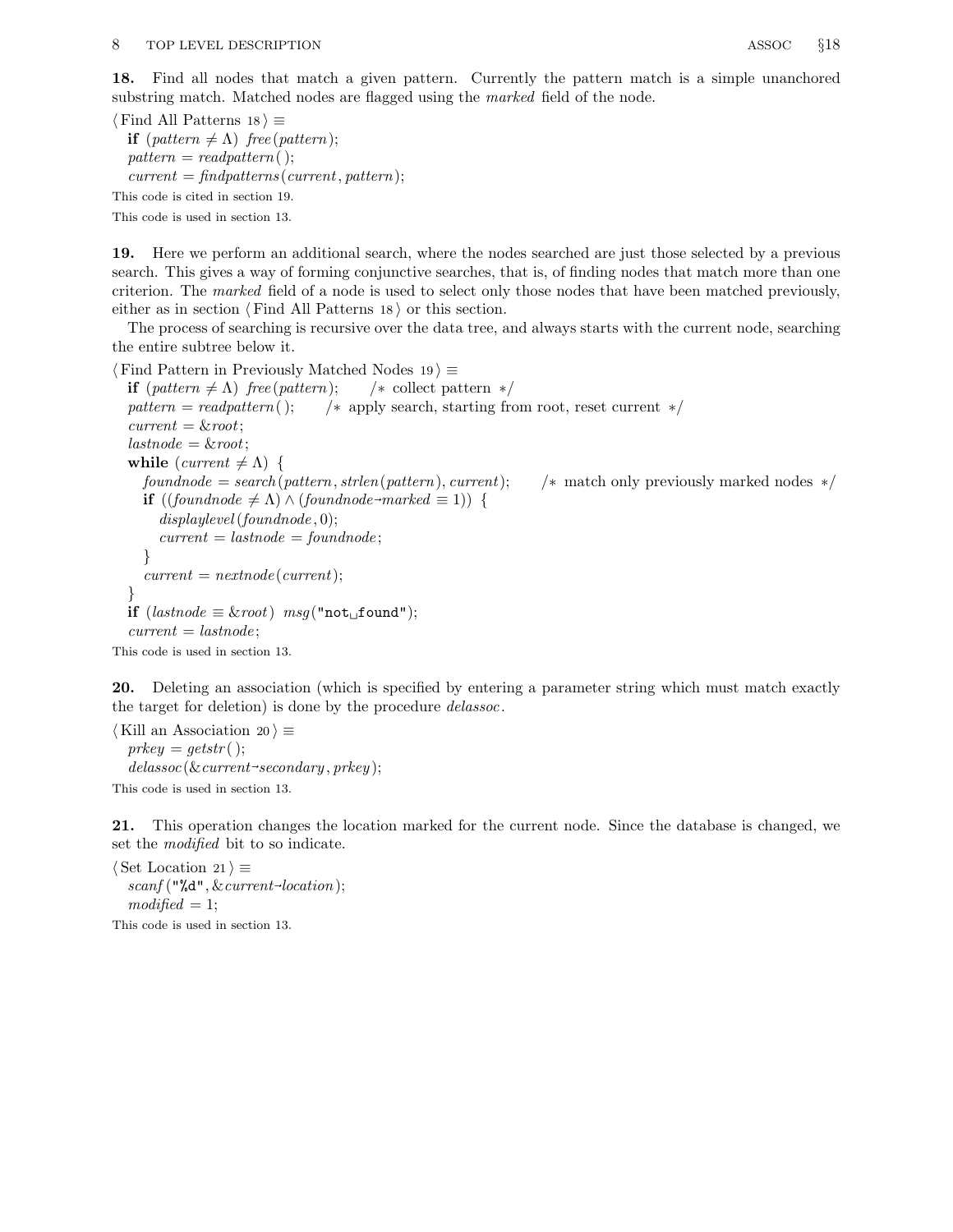22. The searching operations always print the first node that matches the given search criteria. To find other matching nodes, this operation moves around the tree using the operation nextnode , which returns the next node from the current node in depth first, pre-order traversal.

```
\langle Next Occurrence of Pattern 22 \rangle \equivif (\text{pattern} \equiv \Lambda) {
     msg("no\_\text{current}\_\text{pattern");}break;
  } /∗ loop till either we find the pattern, or we have searched from root without finding anything ∗/
  while (1) \{current = nextnode(current); /* if no nextnode, reset to root */
     if current \equiv \Lambda) \ current = \& root;found node = search(path, strlen(pathern), current); /* have we found something? */
     if (foundnode \neq \Lambda) {
       current = found node;break;
     }
     if (current \equiv kroot) {
       msg("not<sub>ul</sub>found");
       break;
     }
  }
```
This code is used in section 13.

23. This command finds a node given its path from the root node. Each selector down the tree is separated from the previous selector by a dot '.', which is the same as the command to go down a relative path. Hence this command could be simplified to just start at the root node, and let the command line switch do the rest, but I haven't bothered. Why fix it when it's not broken?

```
\langle Go To Absolute Path Node 23 \rangle \equivcurrent = last node = \& root;while ((c = \operatorname{getchar}(f)) \neq \lambda \setminus n) {
      if ((c \neq \cdot \cdot) \& (lastnode \neq \Lambda)) lastnode = choose (current, c);
      if (last node \neq \Lambda) current = lastnode;
   }
   if (lastnode \equiv \Lambda) msg("not<sub>u</sub>valid<sub>u</sub>partial<sub>u</sub>path");displaylevel (current, 1);
This code is used in section 13.
```
24. Going back to the parent node is trivial: just follow the *parent* link in the current node.

```
\langle Go Up To Parent Node 24\rangle \equiv
```
 $\mathbf{if}$  (current  $\neq$  &root) current = current-parent;

This code is used in section 13.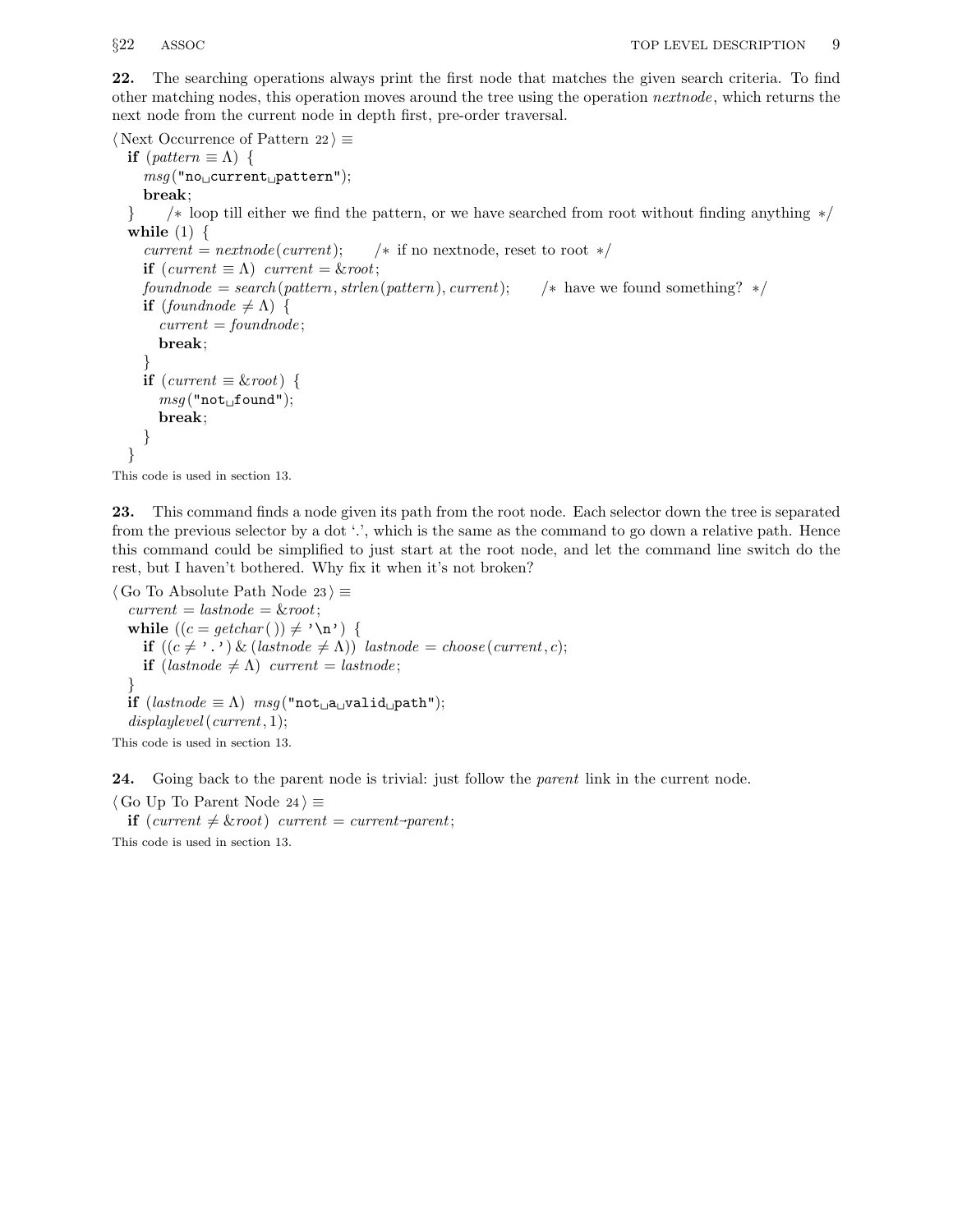25. We can search for node names that match a given pattern. This match process also matches association keys. The actual pattern match is performed by a procedure call. Here we just collect the pattern and call it, starting from the root node. If no node matches the pattern, we return to the root node.

 $\langle$  Pattern Match 25  $\rangle \equiv$ if  $(\text{pattern} \neq \Lambda)$  free (pattern); /\* collect pattern \*/  $pattern = readpattern($ ;  $/*$  apply search, starting from root, reset current  $*/$ current = search(pattern, strlen(pattern), & root);  $\rightarrow$  not found, reset to root  $*/$ if  $(\text{current} \equiv \Lambda)$  {  $current =$   $& root;$  $msg("not<sub>u</sub>found");$ } displaylevel (current, 1); This code is used in section 13.

26. Anything else, trash it, and issue a message.

 $\langle$  Treat anything not recognized as Illegal 26  $\rangle \equiv$  $msg("i1legal_\sqcup command");$ This code is used in section 13.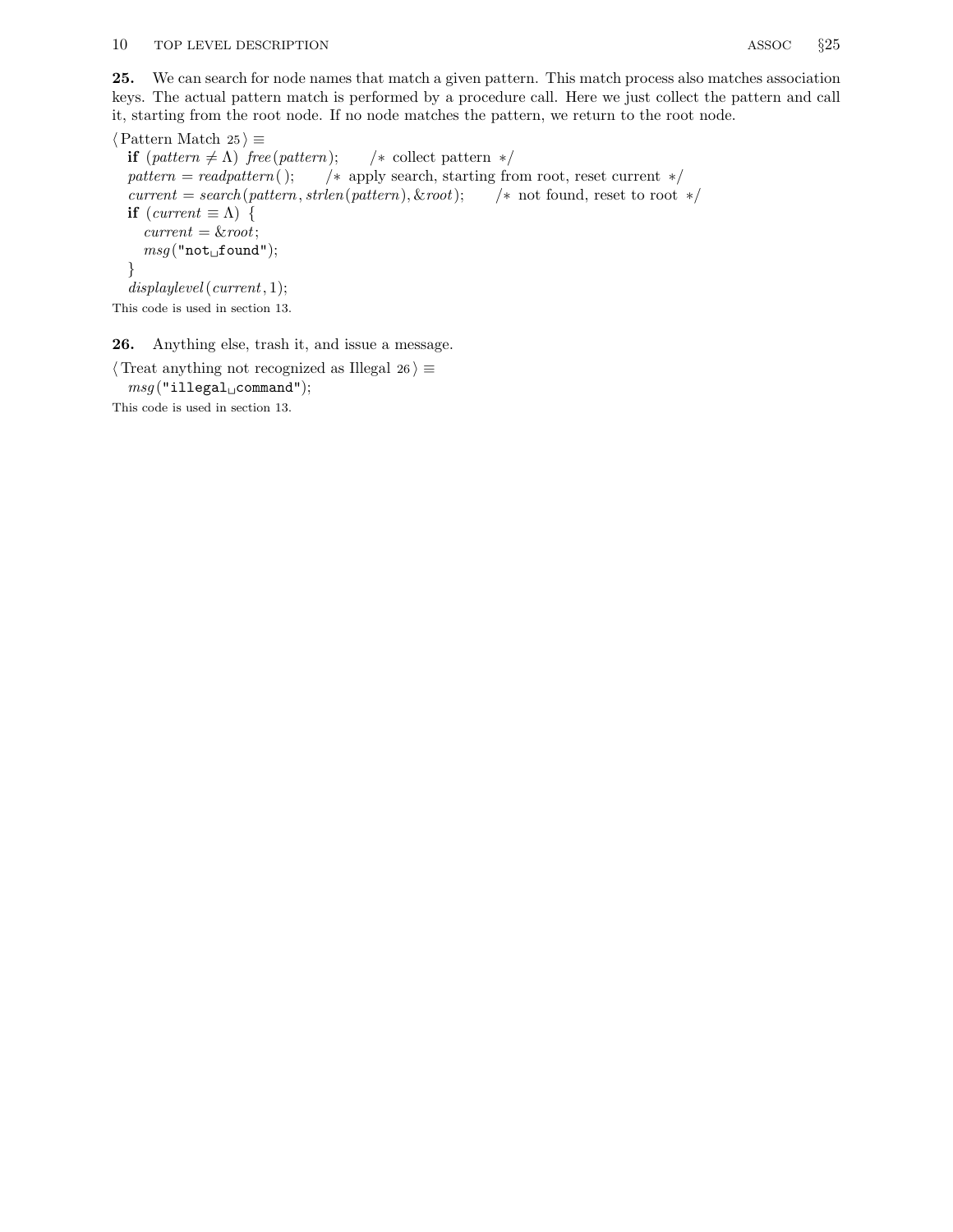27. Global Declarations. Here are all the global data values and procedures. We restrict (rather arbitrarily) the maximum tree depth handled to be TREE\_DEPTH, and the maximum string length for various string buffers to be MAXSTR.

 $\langle$  Global Declarations 27  $\rangle \equiv$ #include <stdio.h>  $\#$ define TREE\_DEPTH 10  $\#\text{define MAXSTR } 100$  $\langle$  Global Macro Definitions 29 $\rangle$  $\langle$  Global Data Structures 11 $\rangle$  $\langle$  Global Variables 28  $\rangle$  $\langle$  Global Procedure Templates 30  $\rangle$  $\langle$ Global System Dependencies 31 $\rangle$ 

This code is used in section 9.

28. The global variable root is the root of the data tree. pattern is a string pointer to the pattern used for searching purposes. The variable modified is set to 1 if the database is modified during user interaction, but is otherwise unmodified.

 $\langle$  Global Variables 28  $\rangle \equiv$ node root; char ∗pattern; int modified  $= 0;$ This code is used in section 27.

29. LOWER converts alphabetic characters to lower case, for pattern matching purposes.

 $\langle$  Global Macro Definitions 29  $\rangle \equiv$ #define UPTOLOW  $((\text{int}) \; 'A' + (\text{int}) \; 'a')$ #define LOWER $(c)(c \geq \Lambda) \wedge c \leq \Lambda$ ' (char)  $((\text{int}) \ c - \text{UPTOLOW}) : c$ This code is used in section 27.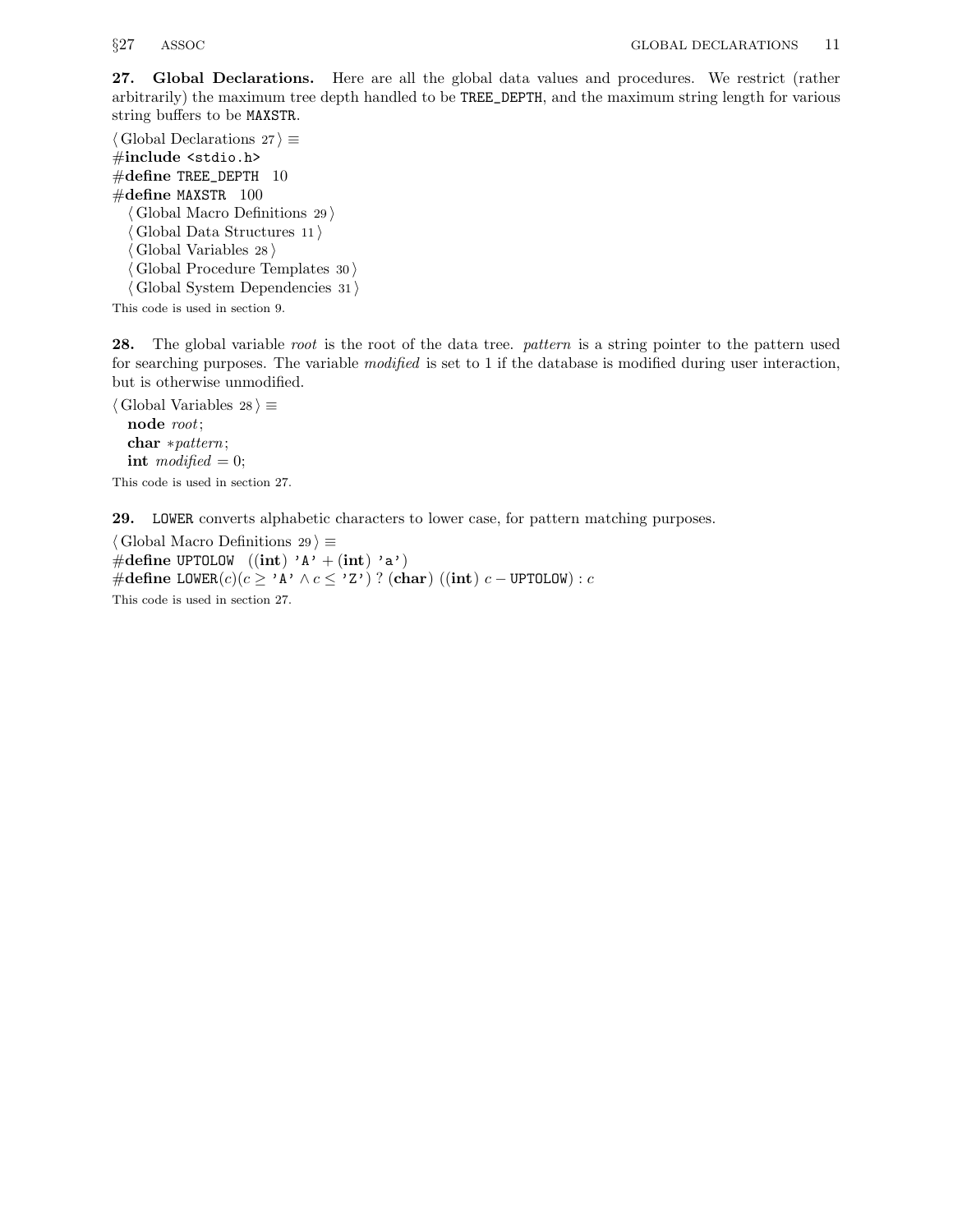30. This bit is boring. It is here to provide forward declarations of all procedures (not just those used recursively), for completeness sake.

 $\langle$  Global Procedure Templates 30  $\rangle \equiv$ int displayassocs ( ); void  $displaylevel($  ); void *clearnodes* ( ); void marknodes ();

node ∗choose ( ); char  $*gets()$ ; int  $emptystr()$ ; node ∗insert( ); node ∗addnode ( ); void *addassoc*(); void  $\text{delassoc}()$ ; int  $command($  ); char ∗readpattern( ); int patmatch( $\cdot$ ); node ∗search ( ); node ∗nextnode ( ); node ∗findpatterns ( ); char ∗string copy ( ); void  $getdata$  ( ); char ∗getfilename ( ); void  $msg($  ); void *traverse* (*)*; int  $putdata$  ( ); extern char  $*{malloc}()$ ; This code is used in section 27.

31. Of course, there has to be something different on the two systems with which I work, and here it is.  $\langle$  Global System Dependencies 31 $\rangle \equiv$ #ifdef PYR #include <strings.h>  $#$ endif  $\#$ ifdef SUN  $\#$ include <string.h>  $#$ endif This code is used in section 27.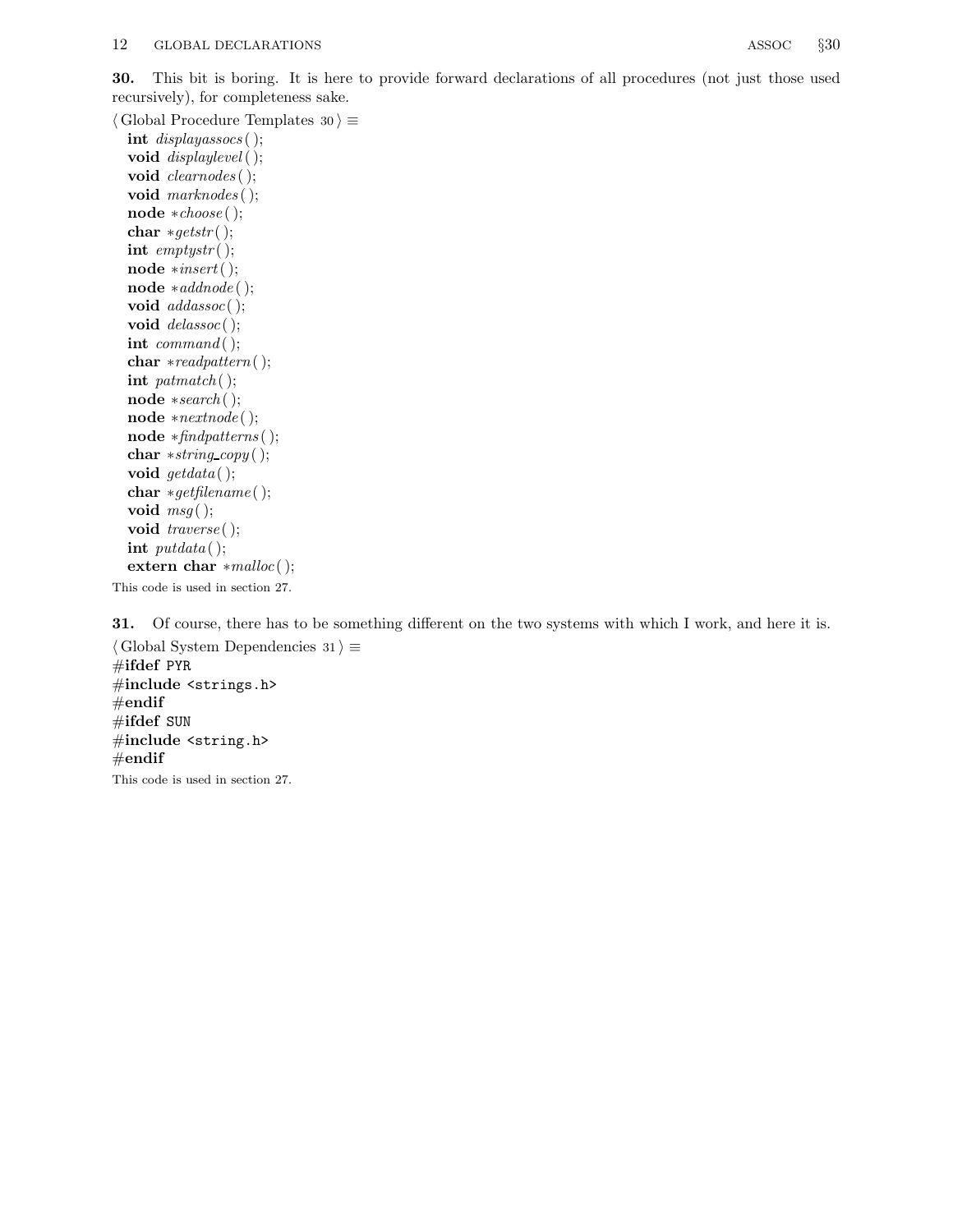### 32. I/O Routine Declarations.

33. *makebackup* ensures that a disaster in the middle of writing the updated data back into the file will never cause data to be lost. The file from which data is initially read is renamed, by appending ". bak" to the filename attached to the original file. The old filename is then used to name the new file, which if corrupted, can be discarded without prejudicing the original data file.

```
\langle I/O routine declarations 33 \rangle \equivmakebackup(fn)char ∗fn;
  {
    char fnb[100];
    strcpy (fnb, fn);strcat(fnb, "}.bak"); /* make backup file name */
    unlink (f h b);link (fn, fhb); /* link backup name to original file */
    unlink(f_n); /* disconnect original file name from backup file */
  }
See also sections 34 and 35.
```
This code is used in section 12.

34. Once the new file has been created and written, the backup version can be discarded.

```
\langle I/O routine declarations 33 \rangle +≡
  rmbackup(fn)
       char *fn;{
    char fnb[100];
    stropy (fnh, fn); /* make backup file name */
    strcat(fnb, " . bak");
    unlink(fnb); /* new file has been written, remove backup file */}
```
35. In the event of not being able to write the new output file, we reset the backup file to the original file name. This ensures that all the transactions performed by this invocation of the program are all aborted.

```
\langle I/O routine declarations 33 \rangle + \equivrestorebackup(fn)char ∗fn;
  \{char fnb[100];
    stropy (fth, fn); /* make backup file name */
    strcat(fnb, " . bak");
    link(fh, fn); /* new file not written, link original file name back */
    unlink(fnb); /* remove reference to backup file */}
```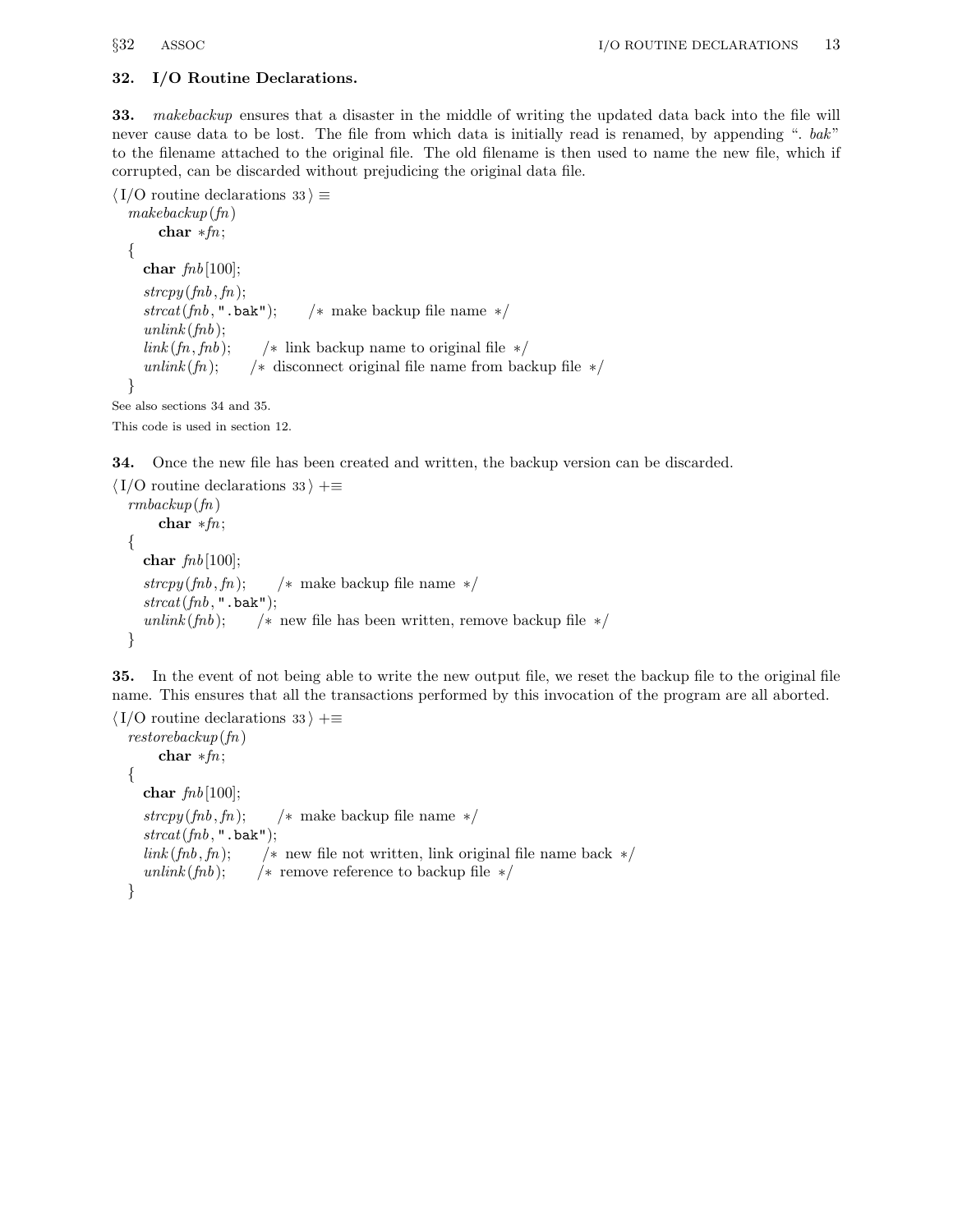### 36. Top-Level Routines. Now follow the top-level routines used by *browse.c*

37. *displayassocs* display associations for the node  $p$ . It will return 1 if there is a non-empty association list, 0 if it is empty.

 $\langle$  top level routine declarations 37 $\rangle \equiv$ 

```
int displaysocs(p)node ∗p;
{
  char s;
  list ∗ls ;
  s = ' (';
   ls = p\text{-}secondary;if (ls \equiv \Lambda) return 0;
  while (ls \neq \Lambda) {
     if (s \equiv ' (') printf ("
      printf("%c%s", s, ls\rightarrow value);s = ',';
      ls = ls \rightarrow next;}
  if (s \equiv ', ') printf ("')");
   return 1;
}
```
See also sections 38, 39, 40, 42, 43, 44, 45, 46, 47, 48, 49, 50, 51, 52, 53, 54, 55, 56, 59, 60, 61, and 62. This code is cited in section 12.

This code is used in section 12.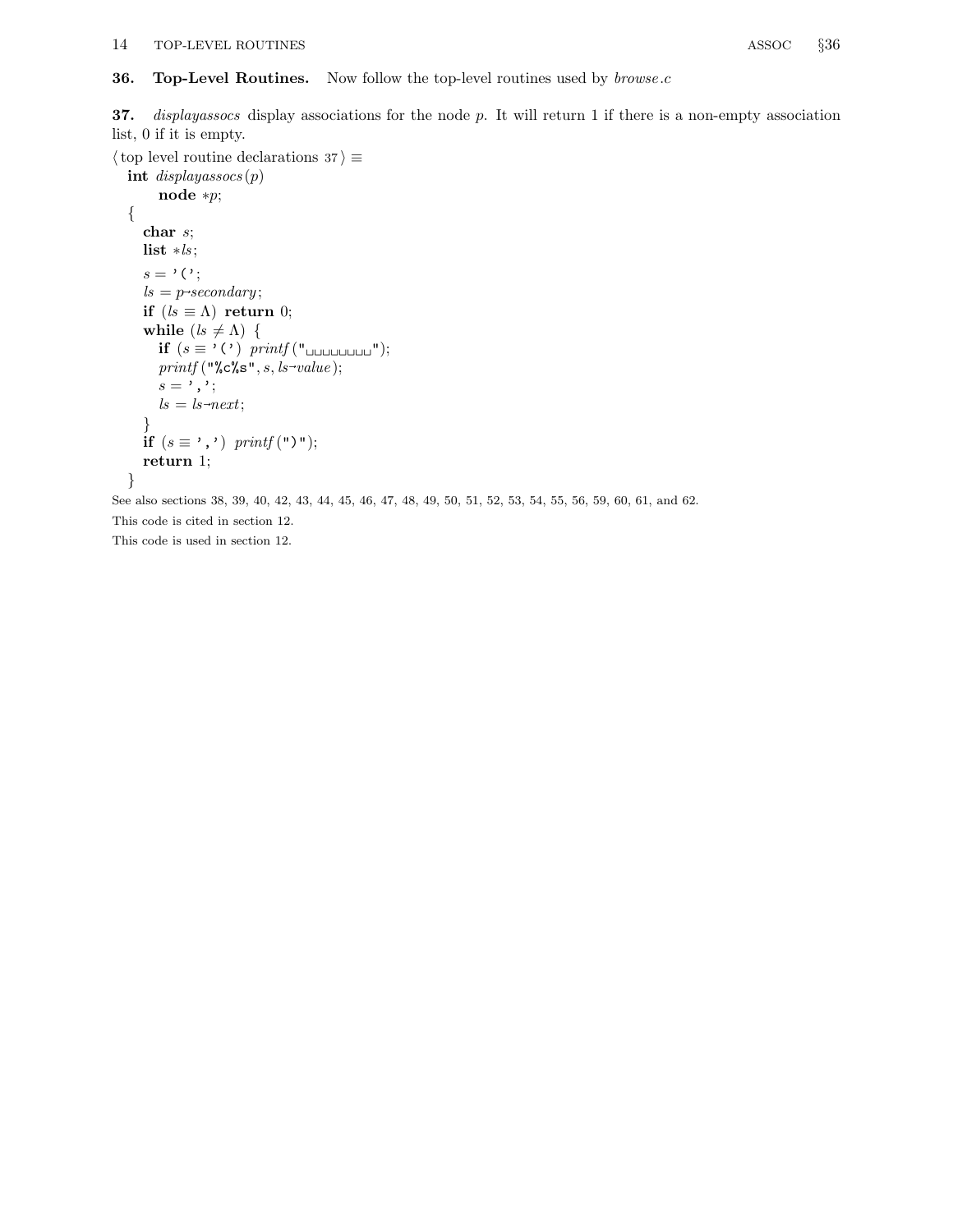38. displaylevel is called after any operation which repositions the current node, and can be used in general to print information about a node. The first parameter  $p$  is a node pointer (usually *current*) that indicates which node is to be printed. The second parameter full indicates (if non-zero) that the children of the node should also be printed.

Since the root node has no explicit number, it is treated as a special case.

```
\langle top level routine declarations 37 \rangle +\equivvoid displaylevel(p, full)node ∗p;
        int full;{
     node ∗l;
     node ∗stk [TREE_DEPTH];
     int sp = 0;
     list *ls;
     char s;
     if (p \equiv \& root) { /* print root indication */
        printf("root\n`n");}
     else { /* scan parents to find path, store in stk */l = p;
        while (l \neq \Lambda) {
           stk[sp+]=l;l = l-parent;
        }
        sp -; /* back to point at last entry */ /* print stk in shallowest first order */
        sp --; /* remove root */
        while (sp > 0) printf ("%c.", stk [sp --]~selector);
        printf("%c<sub>u</sub>", stk[0] \rightarrow selector);/* scan parents to print path in deepest first order */l = p;
        while (l \neq k root) {
           printf("%s.", l\rightarrow primary);
           l = l-parent;
        }
        if (p\text{-}location \neq 1) printf (\ulcorner \Box \{ \& d\} \urcorner, p\text{-}location);printf("n");
     }
     if (displayassocs(p)) print(f("n");
     if (\neg full) return; /* scan children of current node */
     l = p\neg\text{child};while (l \neq \Lambda) {
        \text{printf} ("\cup \cup \text{%c} \cup \text{%s}", l-selector, l-\text{primary});
        if (l\neg location \neq 1) printf ("\Box {\mathcal{K}}d}_{\neg} ", l\neg location);displavassocs(l);printf("\n\cdot);
        l = l \rightarrow sibling;}
  }
```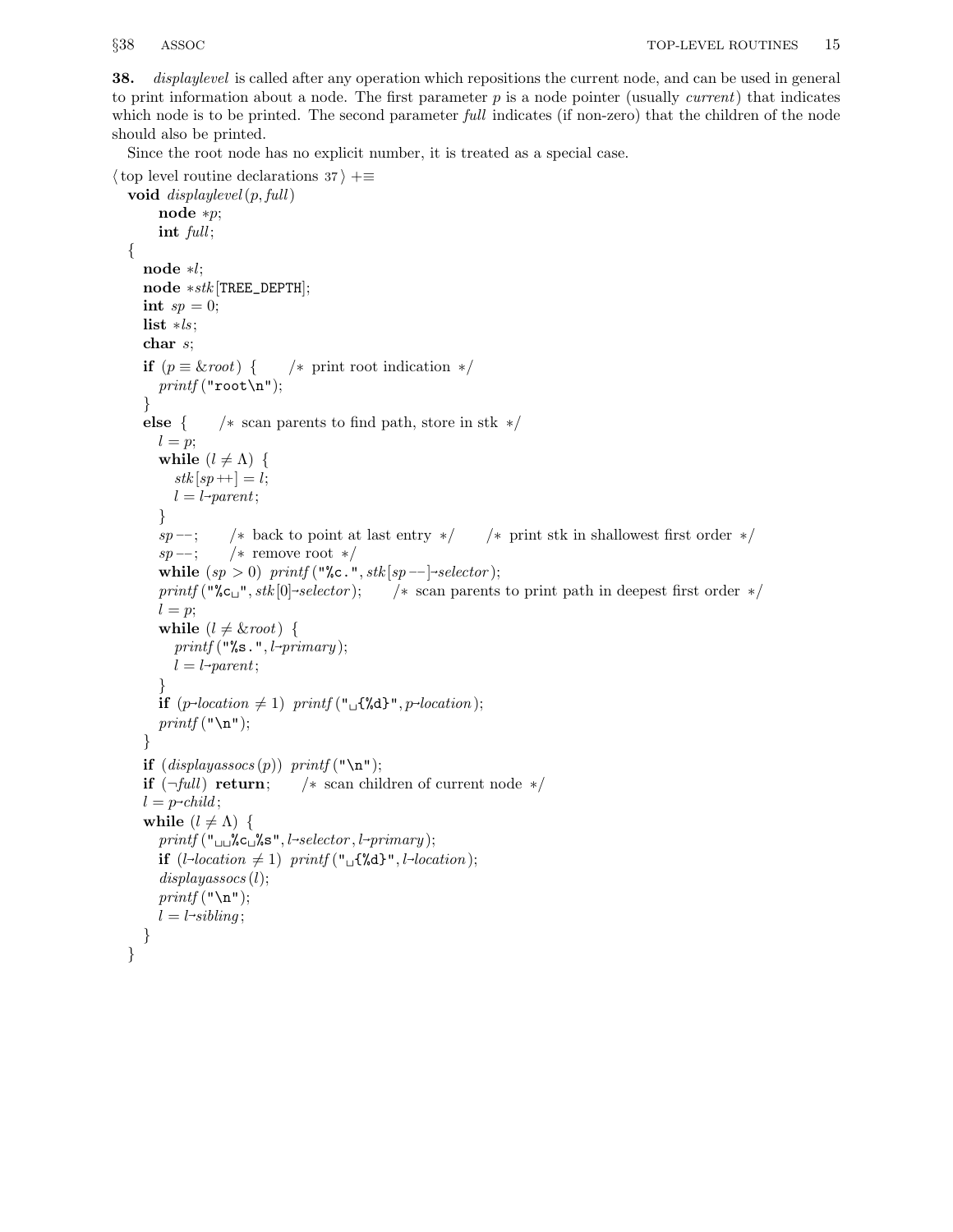39. Nodes may be marked. The *clearnodes* routine clears out any current marking, starting from the node given by the parameter subtree .

```
\langle top level routine declarations 37 \rangle +≡
   void clearnodes (subtree )
        node ∗subtree ;
   {
     if (subtree \equiv \Lambda) return;
     subtree \rightarrow marked = 0;subtree = subtree \rightarrow child;while (subtree \neq \Lambda) { /* handle all children */
        clearnodes (subtree );
         subtree = subtree \rightarrow sibling;}
  }
```
40. This routine marks all children of given node subtree . It is used in the searching routines.

```
\langle top level routine declarations 37 \rangle +≡
   void marknodes (subtree)
        node ∗subtree ;
   {
     if (subtree \equiv \Lambda) return;
     subtree \rightarrow marked = 1;subtree = subtree \rightarrow child;while (subtree \neq \Lambda) { /* handle all children */
        marknodes (subtree);
         subtree = subtree \rightarrow sibling;}
   }
```
41. I've left this in to show one way of how debugging code can be commented out (see the CWEB text for the preceeding section).

```
\langle Debug Check for Marking 41 \rangle \equiv\#ifdef DEBUG
  printf("marking<sub>u</sub>node:\nu",displaylevel(subtree, 0);#endif
```
42. choose selects a subnode with selector what from amongst the children of node where. The subnode selected is returned, unless there is no such sub-node, in which case  $\Lambda$  is returned.

```
\langle top level routine declarations 37 \rangle +≡
   node ∗choose (where , what)
          node ∗where ;
          char what;
   {
       \textbf{node} * l = \text{where} \rightarrow \text{child};while (l \neq \Lambda) {
           \mathbf{if} \,\, (l\text{-}selector \equiv what) \,\,\mathbf{return} \,\, l;l = l \rightarrow sibling;}
       return \Lambda;
   }
```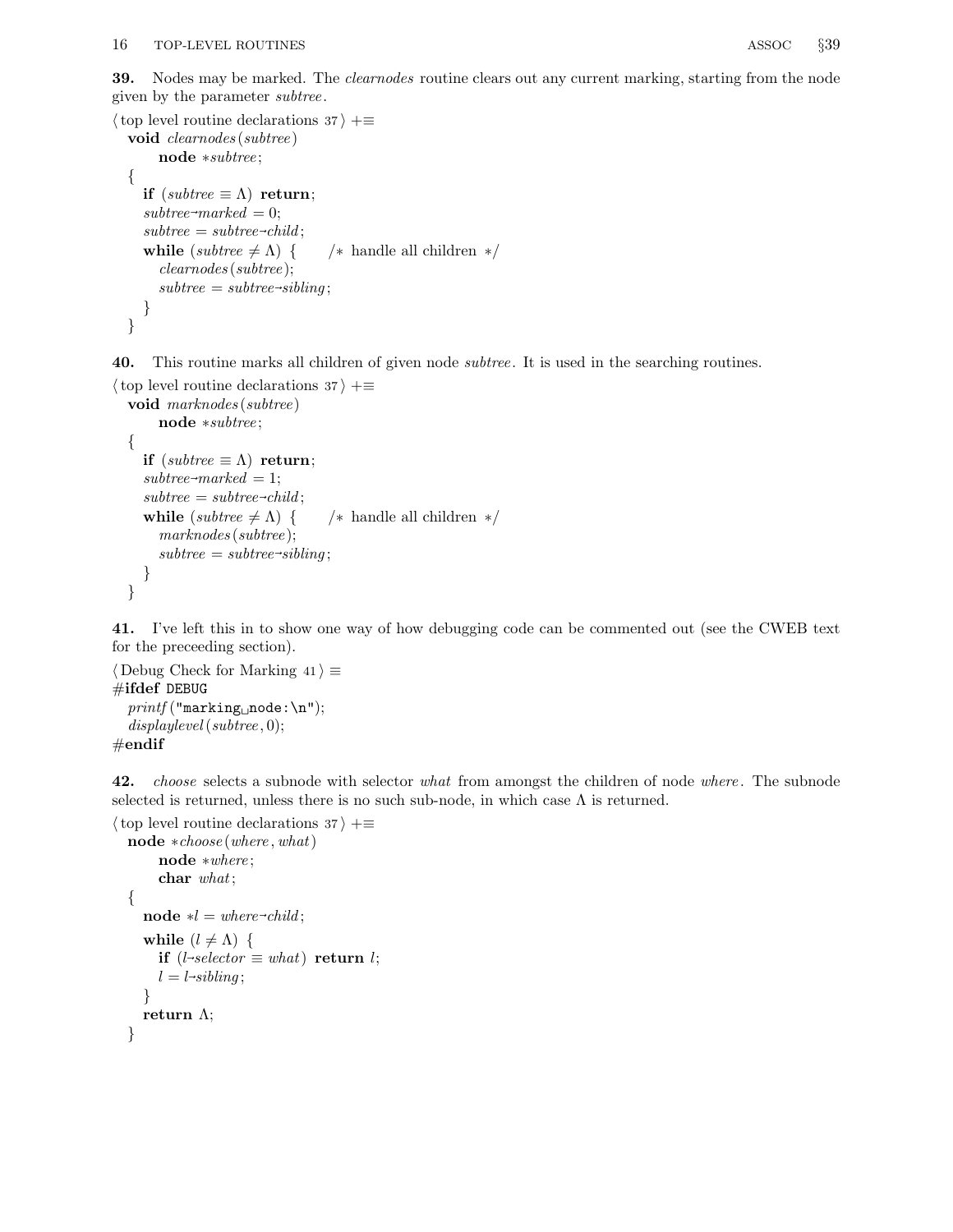43. A simple string-reading routine. We first skip blanks, then copy the remainder of the input line into a buffer. A copy of this buffer is created (using malloc ), and a pointer to this (new) string returned.

```
\langle top level routine declarations 37 \rangle +≡
  char *gets(){
     char c;
     char ∗p;
     char str[80];
     while ((c = getchar( )) \equiv ' \sqcup ');p = str;while (c \neq \text{'\`n'} ) {
       ∗p++ = c;
       c = getchar( );
     }
     *p = \text{'\`0';}ungetc(c, stdin);return string\_copy(str);}
```
44. A boolean procedure to respond whether a string is null or empty (return 1), otherwise return 0.

```
\langle top level routine declarations 37 \rangle +≡
  int emptystr(s)char ∗s;
  {
    if (s \equiv \Lambda) return 1;
    if (*s ≡ ' \0') return 1;
    return 0;
  }
```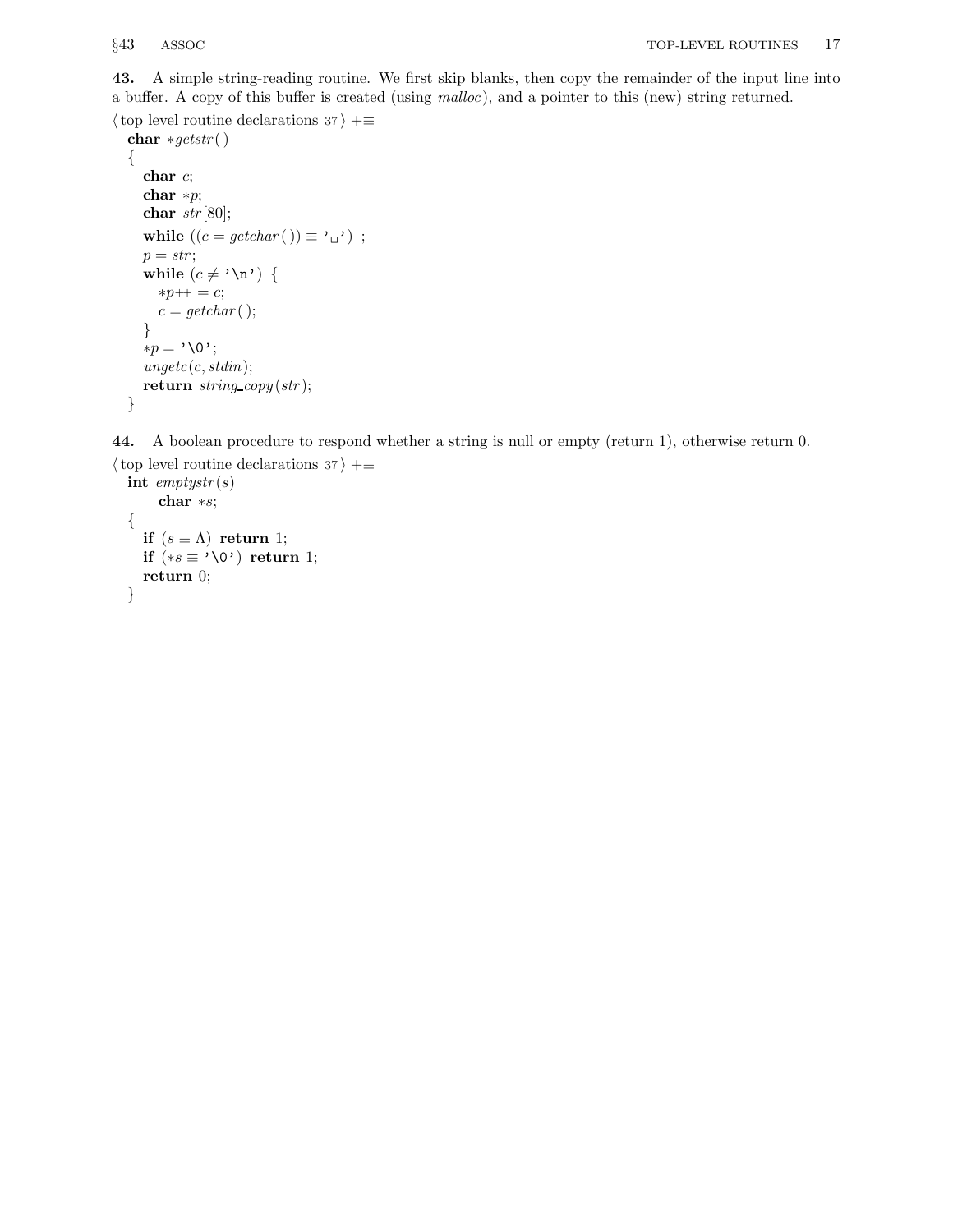45. This routine inserts the new node n into the sibling list of the node pointed to by a. Ordered insertion is performed. Note that  $a$  is passed as a pointer to a pointer, i.e., it is a pointer being passed by reference, and the referenced location may be altered.

Several cases arise:

•  $a$  doesn't point anywhere. It is set to point to  $n$ .

• The selector s is less than the selector for the node pointed to by  $a$ , so  $n$  becomes the first element of the list, and a now points to it instead.

• The selectors match. If the new node has an empty name, *delete* the existing node. If the new node has a non-empty name, it replaces the existing node.

• The selector  $s$  is greater than that of the node referenced by  $a$ . Recursively call this procedure to find the right place for the new node.

 $\langle$  top level routine declarations 37  $\rangle$  +≡

```
node *insert(a, n, s)node ∗∗a;
     node ∗n;
     char s;
{
   node ∗l, ∗p;
  if (*a \equiv \Lambda) {
     *a = n;return n;
   }
   if (s < (*a) \rightarrow selector) {
      n\rightarrow sibling = *a;*a = n;return n;
   }
   if (s \equiv (*a) \rightarrow selector) {
     if (emptytr(n\rightarrow primary)) {
                                               /* discard this node */
        p = *a;
         l = p\text{-}parent;*a = p\rightarrow sibling;free(n);free(p);return l;
      }
     else {
         n\rightarrow sibling = (*a)\rightarrow sibling;free(*a);*a = n;return n;
     }
   }
   return \ insert(\&(*a) \rightarrow sibling, n, s);}
```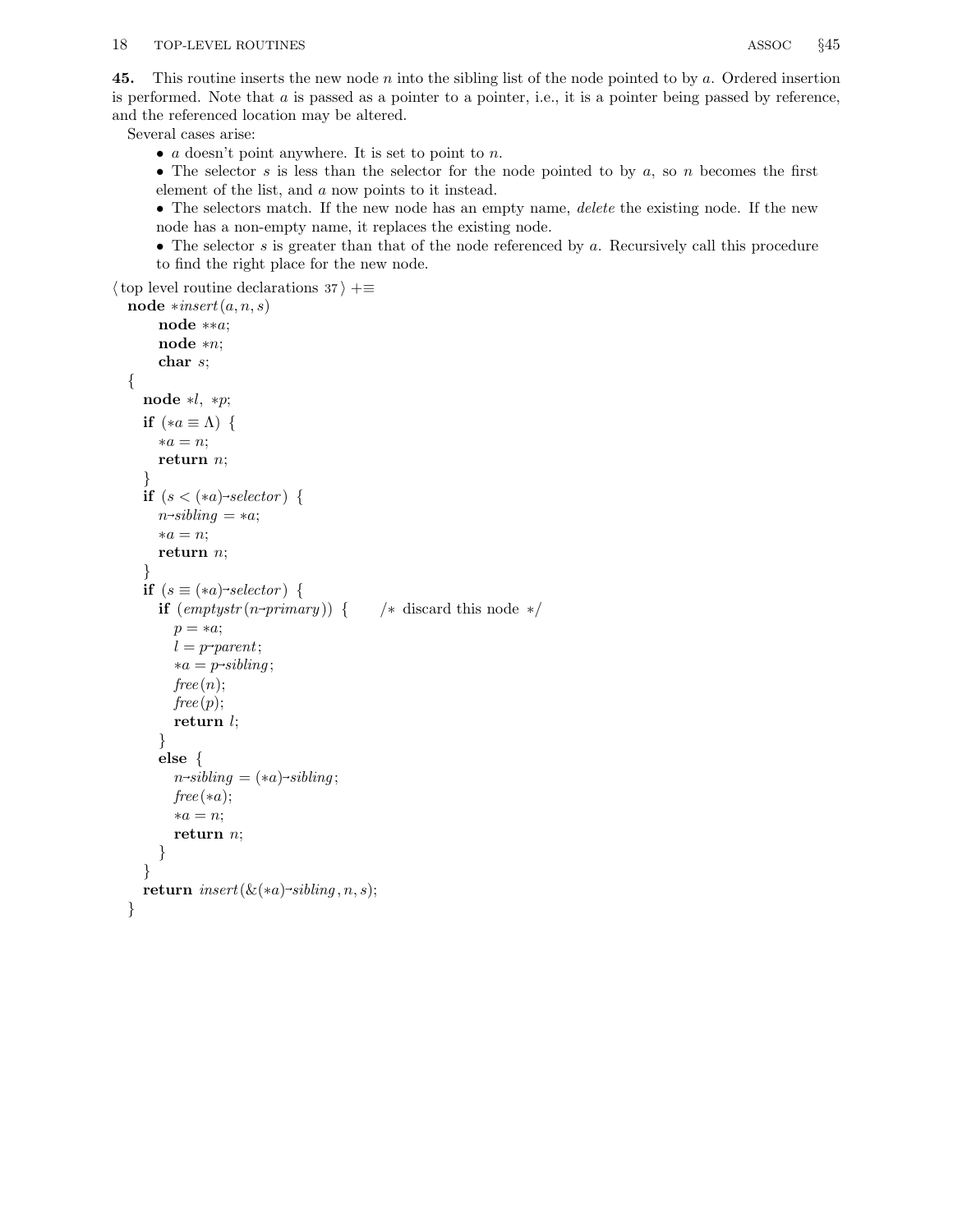**46.** Create and add a new node to the children of node c, with selector s and primary key (name) k.

```
\langle top level routine declarations 37 \rangle +≡
  node *addnode(c, s, k)node ∗c;
        char s;
        char *k;
  {
     node ∗new;
     new = (node * ) \ <i>malloc</i>(sizeof(node));new \rightarrow selector = s;new\rightarrow primary = k;new-parent = c;
      new \rightarrow child = \Lambda;new<sup>-marked</sup> = 0;
      new\rightarrow location = 1;modified = 1; /* find position in list of children of c, and insert there */return \ insert(\&c\text{-}child, \textbf{new}, s);}
```
47. Add an association  $k$  to the association list given by  $l$ .

```
\langle top level routine declarations 37 \rangle +≡
  void addassoc(l, k)list ∗∗l;
       char ∗k;
  {
     list ∗p;
     p = (list * ) \; <i>malloc</i>(size of (list));p\neg value = k;p\text{-}next = *l;*l = p;modified = 1;return;
  }
```
48. Delete an association k from the list l. The associations in the list l are searched for a match with k to find the element to remove.

```
\langle top level routine declarations 37 \rangle +≡
   void \text{delassoc}(l, k)list ∗∗l;
          char ∗k;
   {
       list ∗p;
      p = *l;
      if (p \equiv \Lambda) return;
       \textbf{if} \; \left(\textit{path}(k, p \text{-value}, \textit{strlen}(k))\right) \; \{*l = p \rightarrow net;modified = 1;return;
       }
       \textit{delassoc}(\&(\textit{p--next}),k);}
```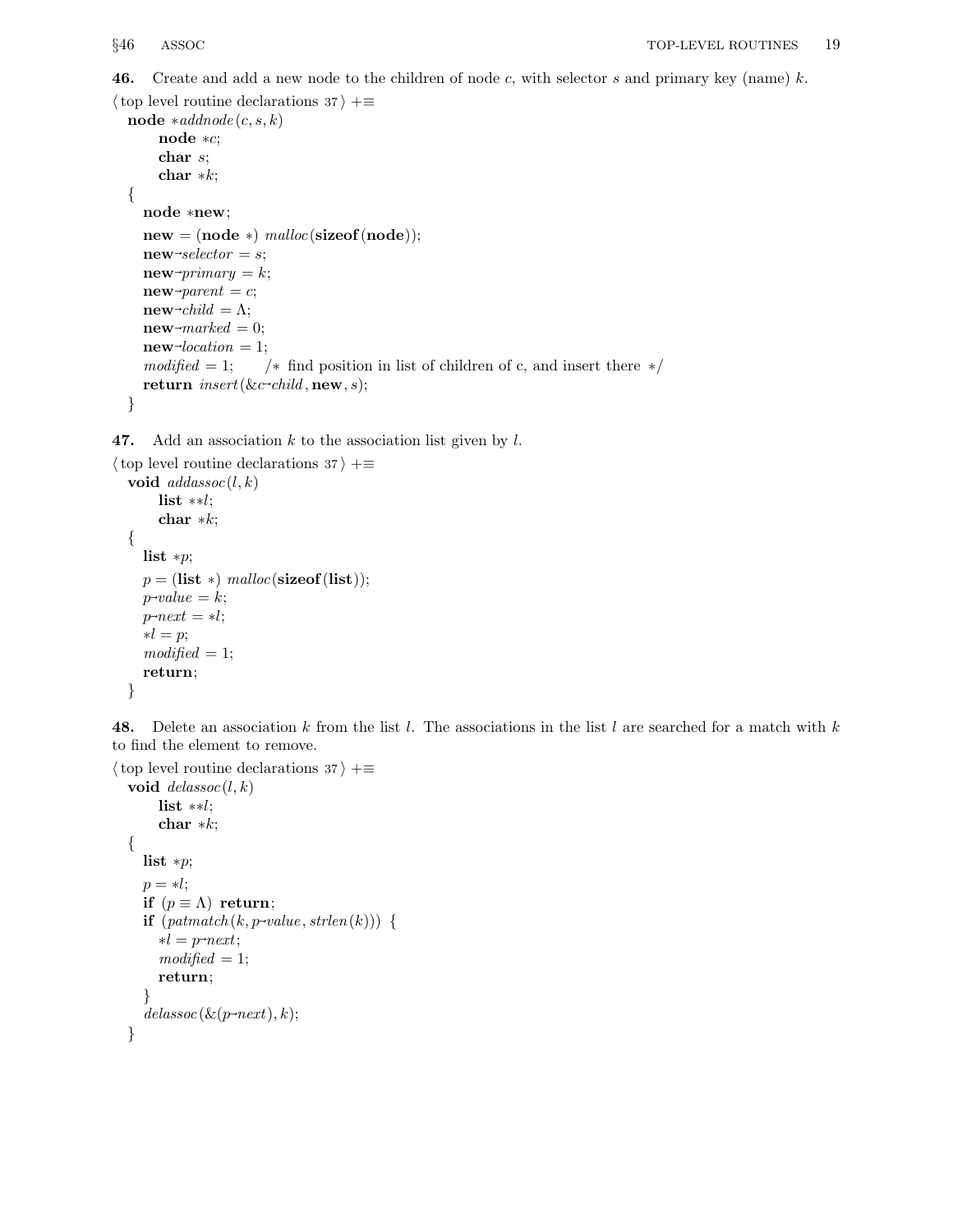49. command identifies whether a given character is a potential command. Returns 0 if not, 1 if it is.

```
\langle top level routine declarations 37 \rangle +≡
```
int  $command(c)$ char c; { return  $((c \equiv '?') \vee (c \equiv '+') \vee (c \equiv '=') \vee (c \equiv '#') \vee (c \equiv '>') \vee (c \equiv '.^*) \vee (c \equiv '.^*) \vee (c \equiv$ ';') ∨  $(c \equiv '$ \*') ∨  $(c \equiv '$ '') ∨  $(c \equiv '$ ') ∨  $(c \equiv '$ ') ∨  $(c \equiv '$ '') ∨  $(c \equiv '$ '') ∨  $(c \equiv '$ ''') ∨  $(c \equiv$ '  $\langle \mathbf{n'} \rangle \vee (c \equiv \langle \cdot \rangle) \vee (c \equiv \langle \cdot \rangle) \vee (c \equiv \langle \cdot \rangle) \vee (c \equiv \langle \cdot \rangle) \vee (c \equiv \langle \cdot \rangle))$ ; }

50. readpattern returns a string read from stdin, skipping leading blanks and stopping at a command character. All alphabetics are converted to lower case, to avoid case sensitivity problems. The string is null terminated.

```
\langle top level routine declarations 37 \rangle +≡
  char ∗readpattern( )
  {
     char str[80];
     char c;
    int j;
    j = 0; /* skip leading blanks */
     while ((c = getchar( )) \equiv ' \cup') /* empty */
       ;
     while (\neg command(c)) {
       str[j++] = \text{LOWER}(c);c = getchar( );
     }
     if (c \neq \text{'\`n'}) ungetc(c, stdin);str[j] = \text{`0'};
     return string\_copy(str);}
```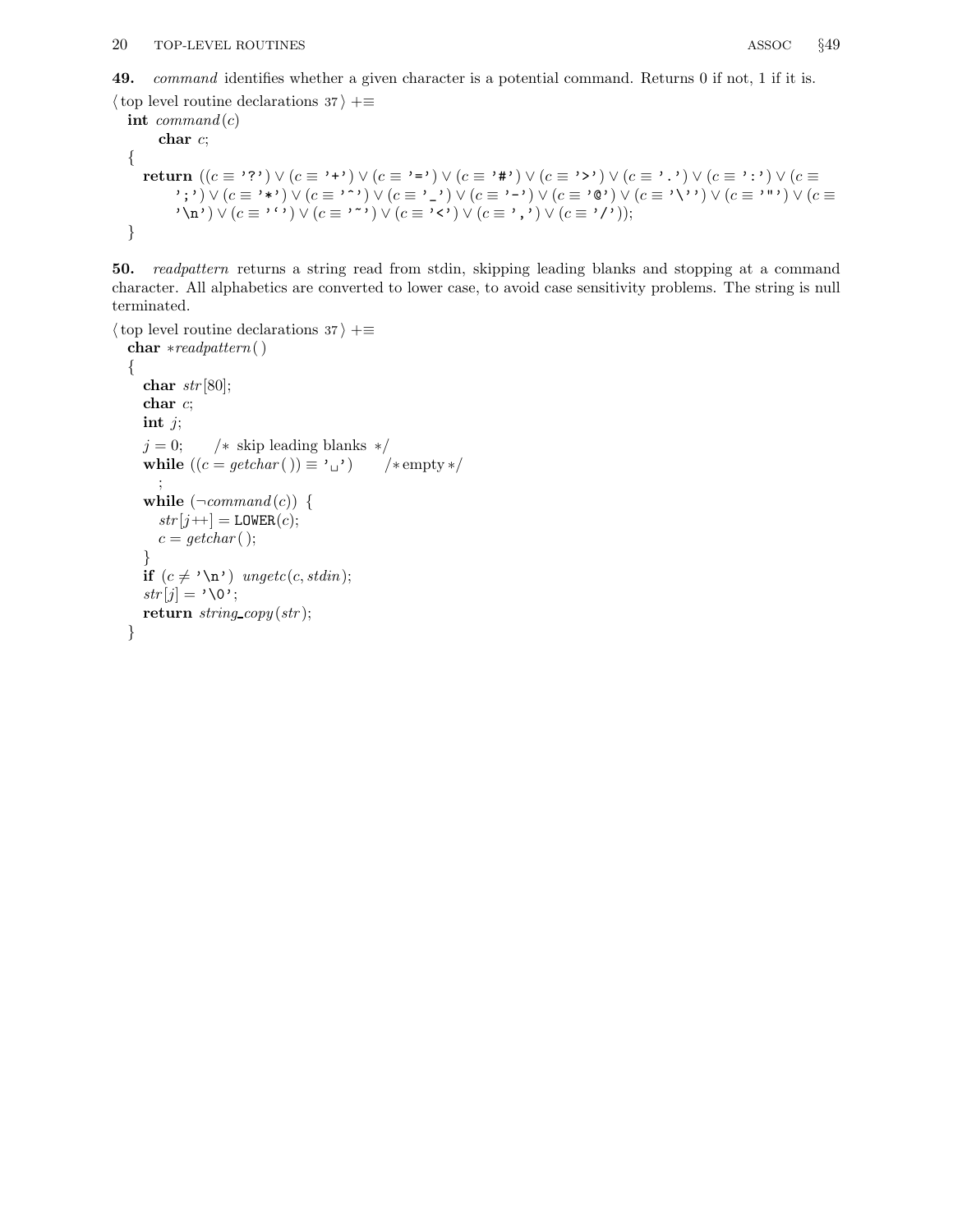51. patmatch returns 1 if the pattern pat is found within the string str, 0 otherwise. The search is unachored, meaning that successive starting positions (up to a point such that the remaining string is still long enough) are tried in an effort to match the pattern. *len* must be set to the length of the pattern.

```
\langle top level routine declarations 37 \rangle +≡
  int \mathit{path}(\mathit{pat},\mathit{str},\mathit{len})char ∗pat, ∗str ;
       int len;
  {
     int i;
     char c, *p;char s[MAXSTR]; /* first reduce given string to all lower case */i = 0;p = str;while (i < \texttt{MAXSTR} \land (*p \neq \text{'\`0'}) {
       c = *p + ;s[i+] = \texttt{LOWER}(c);}
     s[i] = ' \0'; /* now compare strings at all alignments (unanchored) */
     i = strlen(s);p = s;
     while (i \geq len) {
       if (strncmp(p, pat, len) \equiv 0) return 1;
       i−−;
       p_{++};
     }
     return 0;
  }
```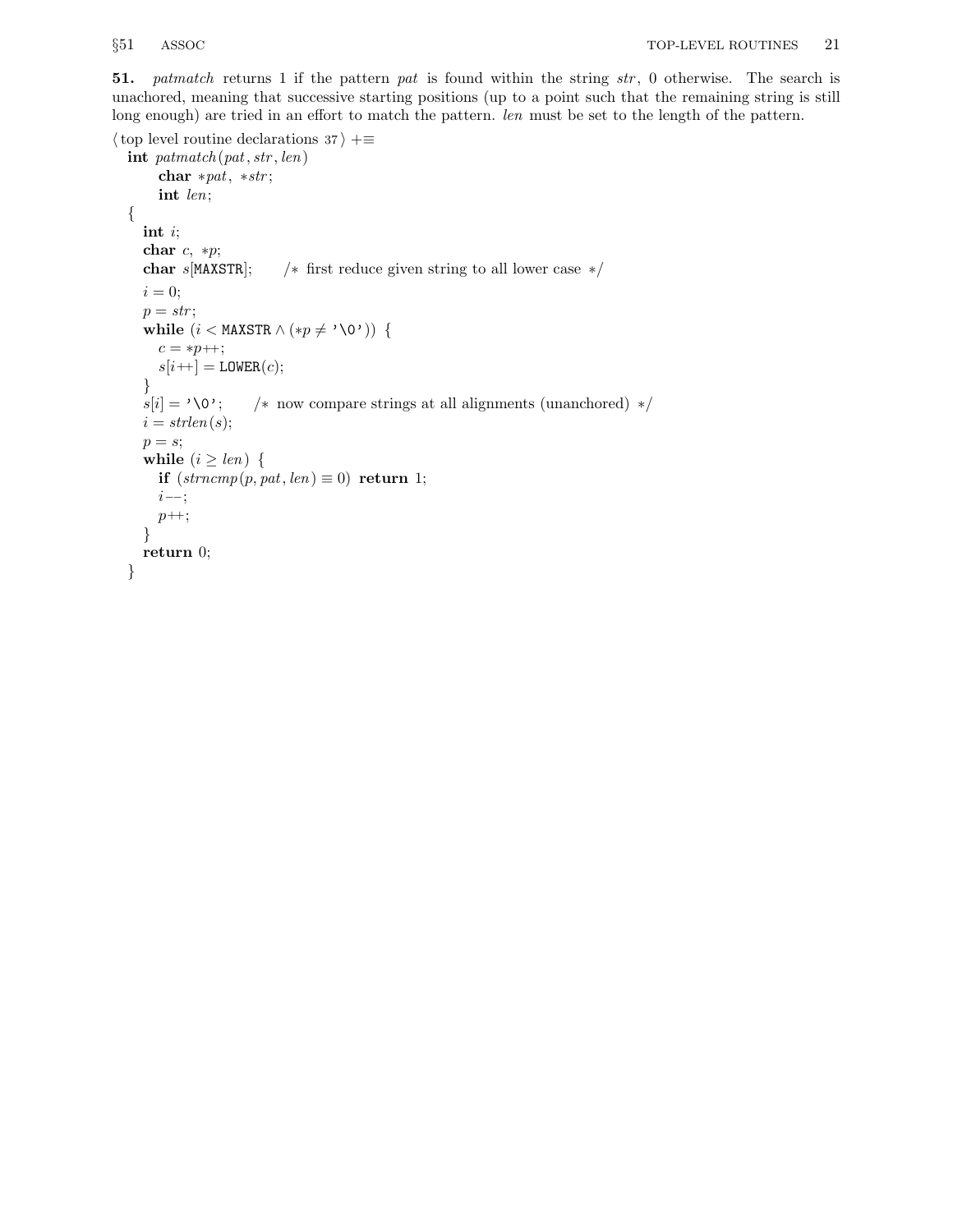```
\langle top level routine declarations 37 \rangle +≡
  node *search (pat, l, startpos)
        char ∗pat;
        int l;
        node ∗startpos ;
   {
      node ∗where , ∗checkchild ;
     list ∗sec;
      where = startpos;while (where \neq \Lambda) {
         \mathbf{if} \; (path (pat, where \neg primary, l)) \; \mathbf{return} \; where;\sec = \text{where} \rightarrow \sec{ondary};while (sec \neq \Lambda) {
            \textbf{if} \; (path (pat, sec \rightarrow value, l)) \; \textbf{return} \; where;\sec = \sec \text{--}next;} /∗ not this one, check all children ∗/
         checkchild = search(pat, l, where \neg child);if (checkchild \neq \Lambda) return checkchild;
         where = where \rightarrow sibling;}
      return \Lambda;
   }
```
53. nextnode allows traversal over the tree. It does a depth first traversal, returning the child if there is one, a sibling if no child, and the next untraversed great-sibling (uncles, aunts, great-uncles, etc.) otherwise. If all this fails, return  $\Lambda$ .

```
\langle top level routine declarations 37 \rangle +≡
  node ∗nextnode (pos )
        node ∗pos ;
   {
     node ∗where ;
     where = pos;
     if (where \equiv \Lambda) return where;
      if (where \neg child \neq \Lambda) return where-child;
      if (where \rightarrow sibling \neq \Lambda) return where \rightarrow sibling;
     while (where \neq &root) {
         where = where \rightarrow parent;if (where-sibling \neq \Lambda) return where-sibling;
      }
     return \Lambda;
   }
```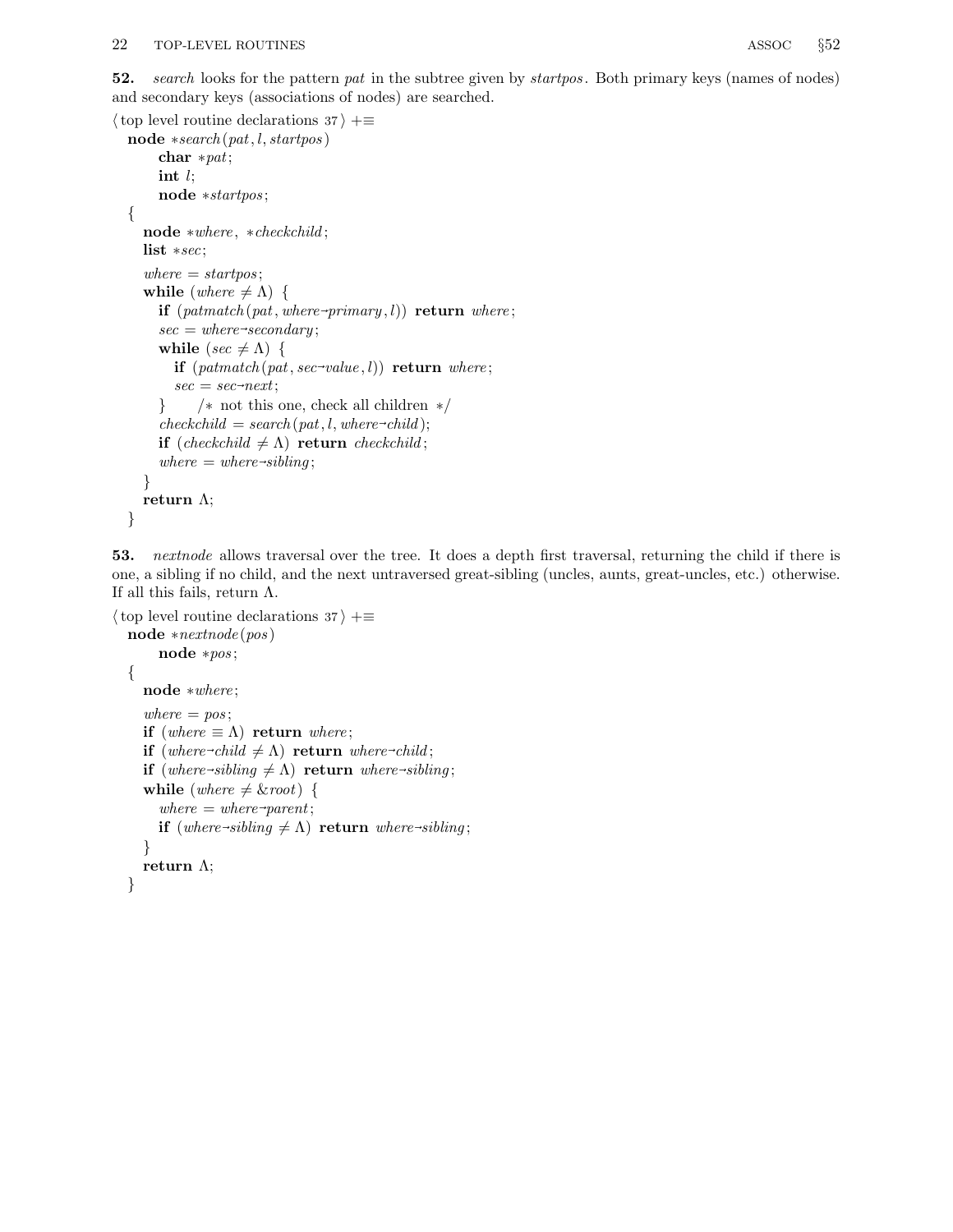54. Find patterns starting at the given node. We first collect a new pattern, and reset all markings below the current node. The search starts from the current node, and traverses all nodes defined by the sequence returned by *nextnode*, until that returns NULL. All nodes found are marked and displayed, and *lastnode* is set to point to the last node found.

```
\langle top level routine declarations 37 \rangle +≡
  node ∗findpatterns (sn, pattern)
        node ∗sn;
       char ∗pattern;
  {
     node ∗lastnode , ∗thisnode , ∗foundnode ;
     this node = sn;\mathit{lastnode} = \Lambda;
     clearnodes (sn);
     while (thisnode \neq \Lambda) {
       found node = search(pathern, strlen(pathern), this node);if (foundnode \neq \Lambda) {
          marknodes (foundnode );
          displaylevel(foundnode, 0);\mathit{lastnode} = \mathit{foundnode};
        }
        this node = next node(thisnode);}
     if (lastnode \equiv \Lambda) {
        msg("not<sub>u</sub>found");
       return (sn);}
     else return (lastnode );
  }
```

```
55. copy a string into a newly allocated area of memory, and return its pointer. We also define the
nextChar macro here, which reads the next character from the data_file, and stores it in the variable nc.
```

```
\langle top level routine declarations 37 \rangle +≡
#include <ctype.h>
#define nextCharnc = \text{fgetc} (data file)
  char *string\_copy(s)char ∗s;
  {
    char ∗p;
    int l;
    l = strlen(s);p = \text{malloc}(l);return (char *) strcpy(p, s);}
```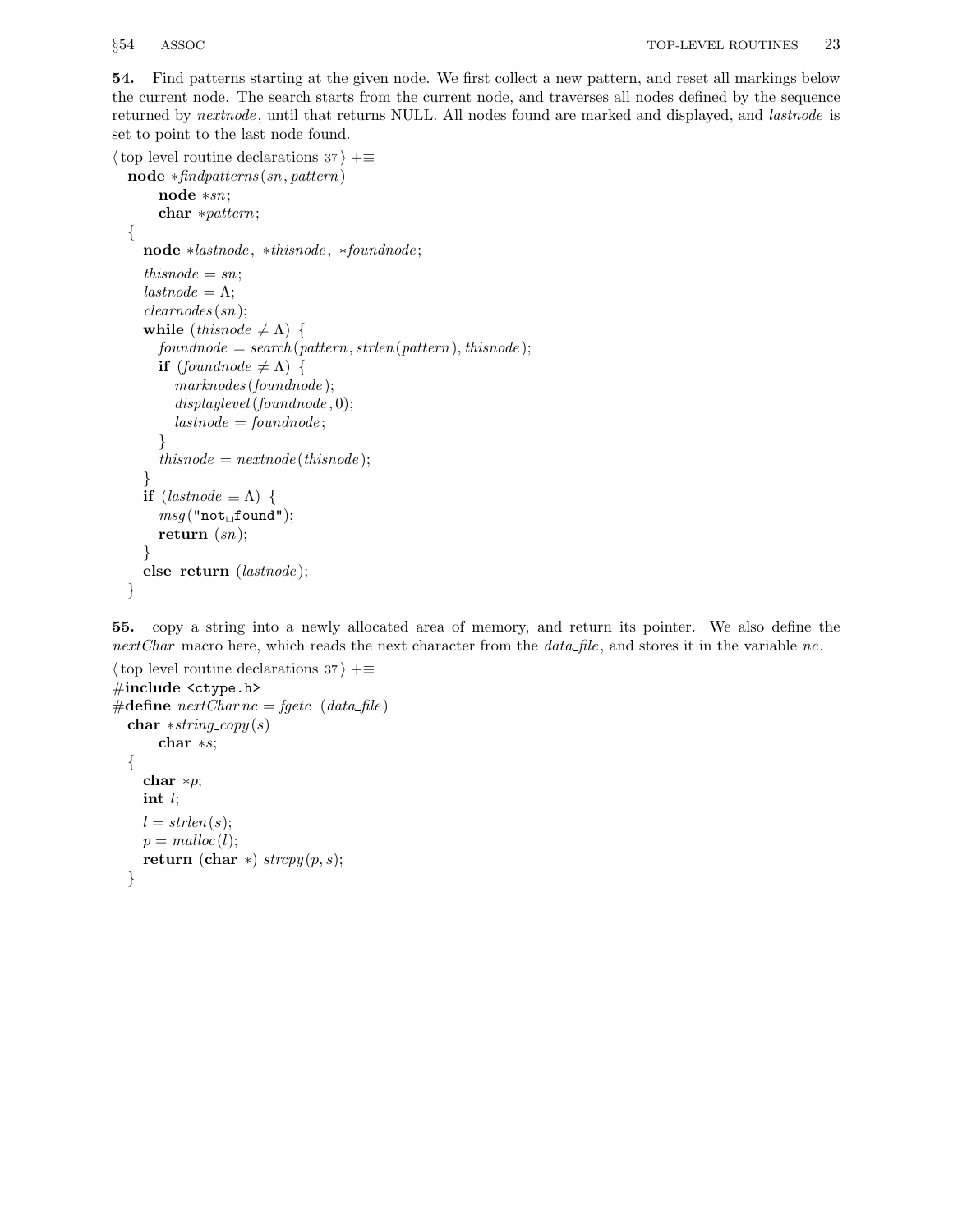```
\langle top level routine declarations 37 \rangle +≡
  void getdata (filename )
       char ∗filename ;
  {
    int i, j, k;char nc; /* next character */char instr[80]; /* work string */
    FILE *data-file;
    int level, prevlevel;
     char context[TREE_DEPTH];
     node ∗current[TREE_DEPTH];
     node ∗new, ∗temp;
    list ∗∗nextSecKey ;
    list *nl; /* initialize data structures */
     root.selector = '\0;
     root.parent = \Lambda;
     root.sibling = \Lambda;
     root.child = \Lambda;
     root.primary = string\_copy("root");root.marked = 0;
     level = 0;prevlevel = 0;current[level] = &root; \forall open the character data file \ast/data-file = fopen(filename, "r");
     if (data file \equiv \Lambda) {
       msg(" {\tt Carnot} \lrcorner {\tt open} \lrcorner {\tt data} \lrcorner {\tt file}");exit(1);} /∗ initialize next character ∗/
     nextChar;
     \langle Scan Data File and Process It 57\rangle}
```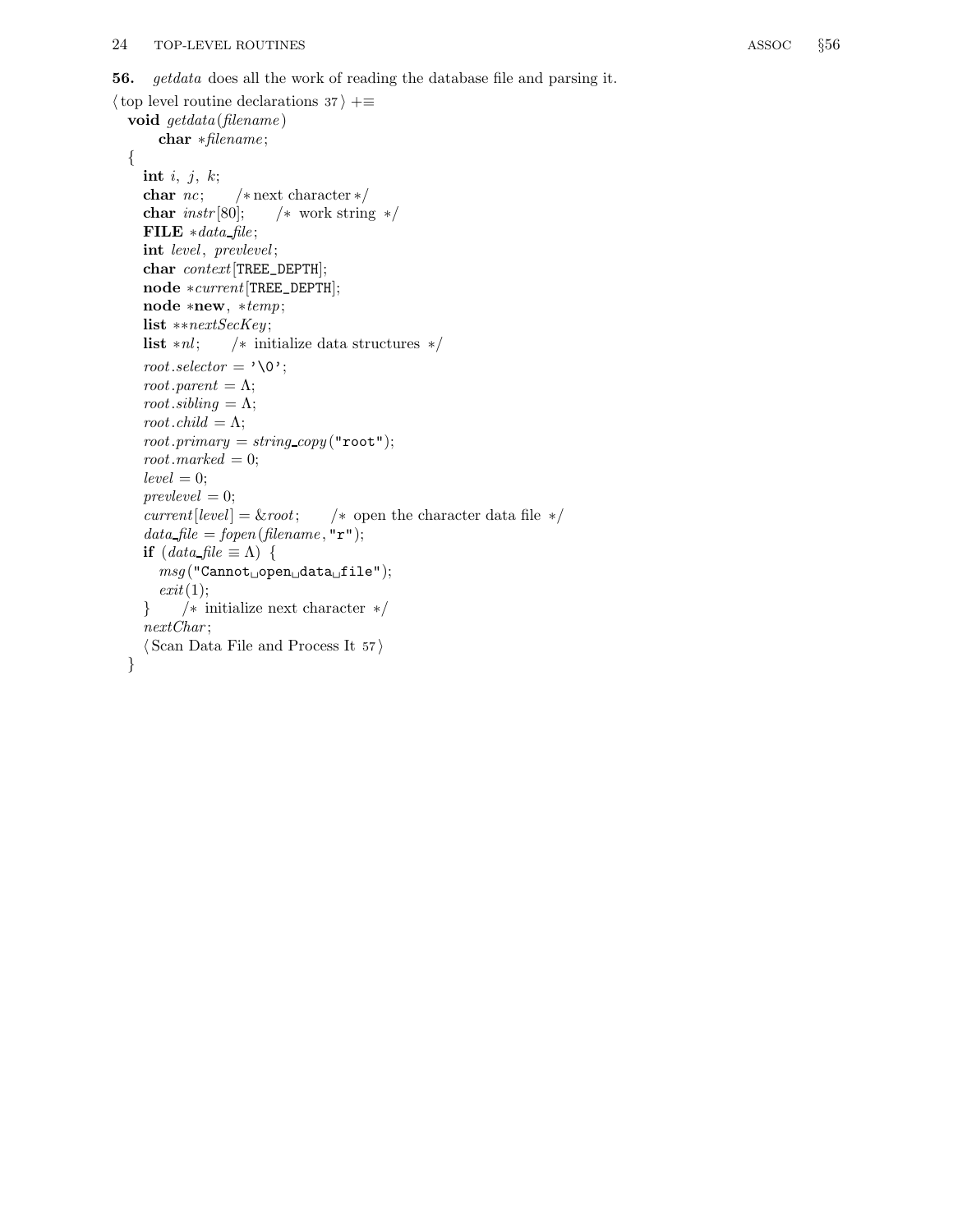57. Here we read and process the input file. This routine is responsible for converting leading strings of blanks in the input file to appropriate nesting levels of the tree.

 $\langle$  Scan Data File and Process It 57 $\rangle \equiv$ for  $(i = 1; \neg \text{feof}(\text{data}\text{ file}); i++)$  { /\* create the new node \*/  $new = (node * ) \ *malloc*(sizeof(node));$ **new**<sup>→</sup>*marked* = 0;  $\frac{\triangleleft}{\triangleleft}$  read blanks to pick level  $\frac{\triangleleft}{\triangleleft}$ for  $(j = 0; nc \equiv ' \rightarrow '; j++)$  nextChar;  $level = j/2 + 1;$  $\#$ ifdef DEBUG  $printf("level<sub>u</sub>is<sub>u</sub>%d<sub>u</sub>at<sub>u</sub>line<sub>u</sub>%d\nu", level, i);$  $\#$ **endif** /\* read context character to pick context name  $*/$  $new \rightarrow selector = nc;$  $context[level] = nc;$ nextChar ;  $\#$ ifdef DEBUG for  $(k = 1; k < level; k++)$  printf ("%c.", context[k]); printf ("% $c_{\sqcup}$ ", context[k]);  $\#$ **endif**  $\quad$  / $*$  read string to pick primary key  $*/$ while  $(ne \equiv \prime \rightarrow)$  nextChar;  $j = 0;$ while  $(nc \neq '$  (' $\land$  nc  $\neq '$  {' $\land$  nc  $\neq$ ' $\land$ n') {  $instr[j+]=nc;$ nextChar; } while  $(instr[-j] \equiv '_{\sqcup})$  /\* do nothing \*/ ;  $instr[++j] = '0';$  $\#$ ifdef DEBUG  $printf("%s\n", instr);$  $#$ endif  $new \rightarrow primary = string\_copy(instr);$  $new \rightarrow secondary = \Lambda;$ /\* read () to pick existence of secondary keys  $*/$ if  $(nc \equiv '') \{$  /\* read secondary keys \*/  $nextSecKey = \&new\rightarrow secondary;$ while  $(nc \neq \cdot) \cdot$  {  $j = 0;$ nextChar;  $nl = (list * ) \; malloc(sizeof(list));$ while  $(nc \neq \prime, \prime \land nc \neq \prime)')$  {  $instr[j+] = nc;$ nextChar ; }  $instr[j] = ' \ 0';$  $nl$ -value = string\_copy(instr);  $nl \rightarrow next = \Lambda;$  $*nextSecKey = nl;$  $nextSecKey = \& n \rightarrow next;$ } nextChar; }  $new\rightarrow location = 1;$ if  $(nc \equiv ' \{') \}$  /\* read location data \*/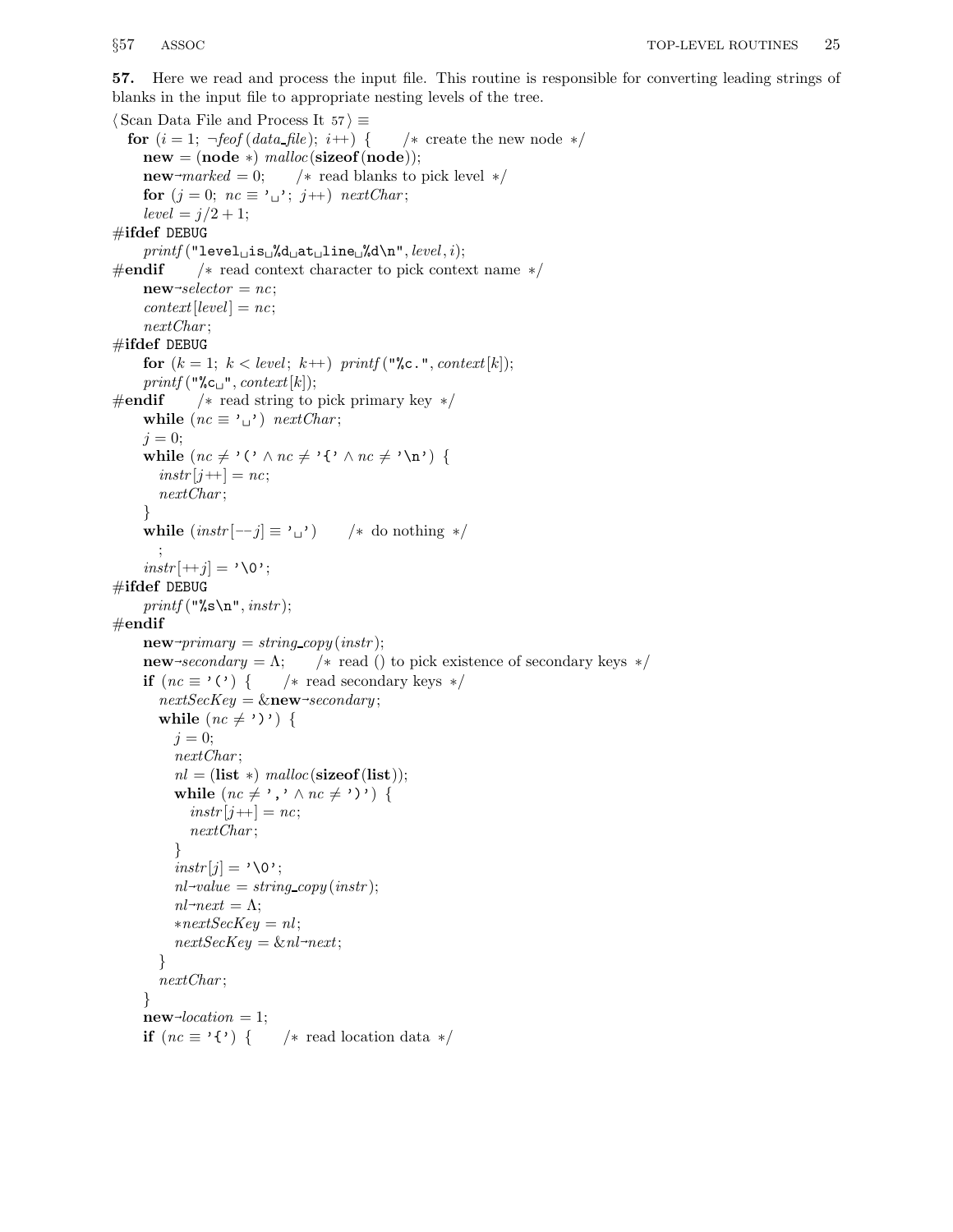```
new\rightarrow location = 0;/
∗ explicitly specified, assume nothing
∗
/
        while (nc \neq ''}') {
          int val = 0;j = 0;nextChar
;
           while (\text{isdigit}\, (n c)) {
              instr[j+] = nc;nextChar
;
           }
           \text{instr}[j] = \text{'\`0'};sscanf (instr, "\&d", \&val);#ifdef DEBUG
           printf("%s\sqcup{%d} \n", instr, val);
#endif
           new\text{-}location += val;}
        nextChar
;
     }
/
∗ advance to next line
∗
/
     if (nc \equiv \text{`}\n) nextChar;
     \langle Add New Node to Master Tree 58\rangle}
```
This code is used in section 56.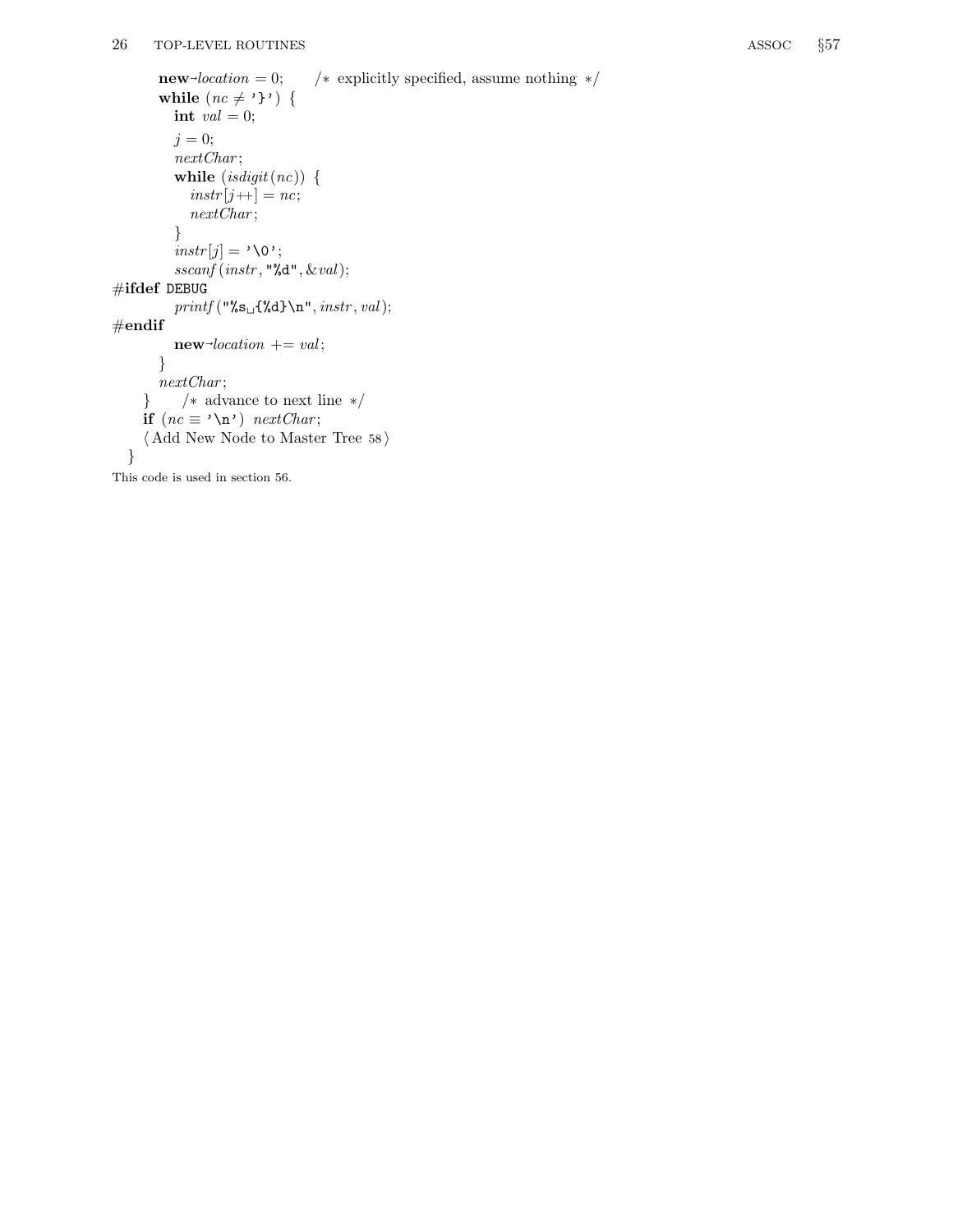58. Once the data for a node has been read and parsed, it must be added to the master data structure. Three situations arise, dependent upon the indentation used between this entry and the previous entry.

```
1) The entries are formatted
```
x previous entry

y curent entry

The "current entry" starts a new set of children of the "previous entry".

2) The entries are formatted

- x previous entry
- y current entry

The "current entry" is a sibling of the "previous entry".

3) The entries are formatted

- x previous entry
- y this entry (or even closer to left margin)

The "current entry" is a sibling of an entry appearing even earlier than the "previous entry".

```
\langle Add New Node to Master Tree 58 \rangle \equiv
```

```
if (\text{prevlevel} < \text{level}) { /* advance down tree */
   if (\text{prevlevel} + 1 \neq \text{level}) msg("Multiple \text{level} \text{level} \text{input} \text{input}/∗ insert this node on child list ∗/
   current[prevlevel] \neg child = new;new\rightarrow parent = current[prevlevel];}
else { /* next sibling of current at this level */current[level] \rightarrow sibling = new;new\rightarrow parent = current[level]\rightarrow parent;}
new\rightarrow sibling = \Lambda;new\text{-}child = \Lambda;current[level] = new;prevlevel = level;
```
This code is used in section 57.

59. The procedure *getfilename.c* interrogates the environment variable ASSOCDB to see where the database file is located. This environment variable should contain an absolute path name to the database file. If it is empty, then we assume a file called files in the local directory.

```
\langle top level routine declarations 37 \rangle +≡
  char ∗getfilename ( )
  {
     char *f;
     extern char *getenv ( );
     f = getenv ("ASSOCDB");
     if (f \equiv \Lambda) f = string\_copy("files");return f;
  }
```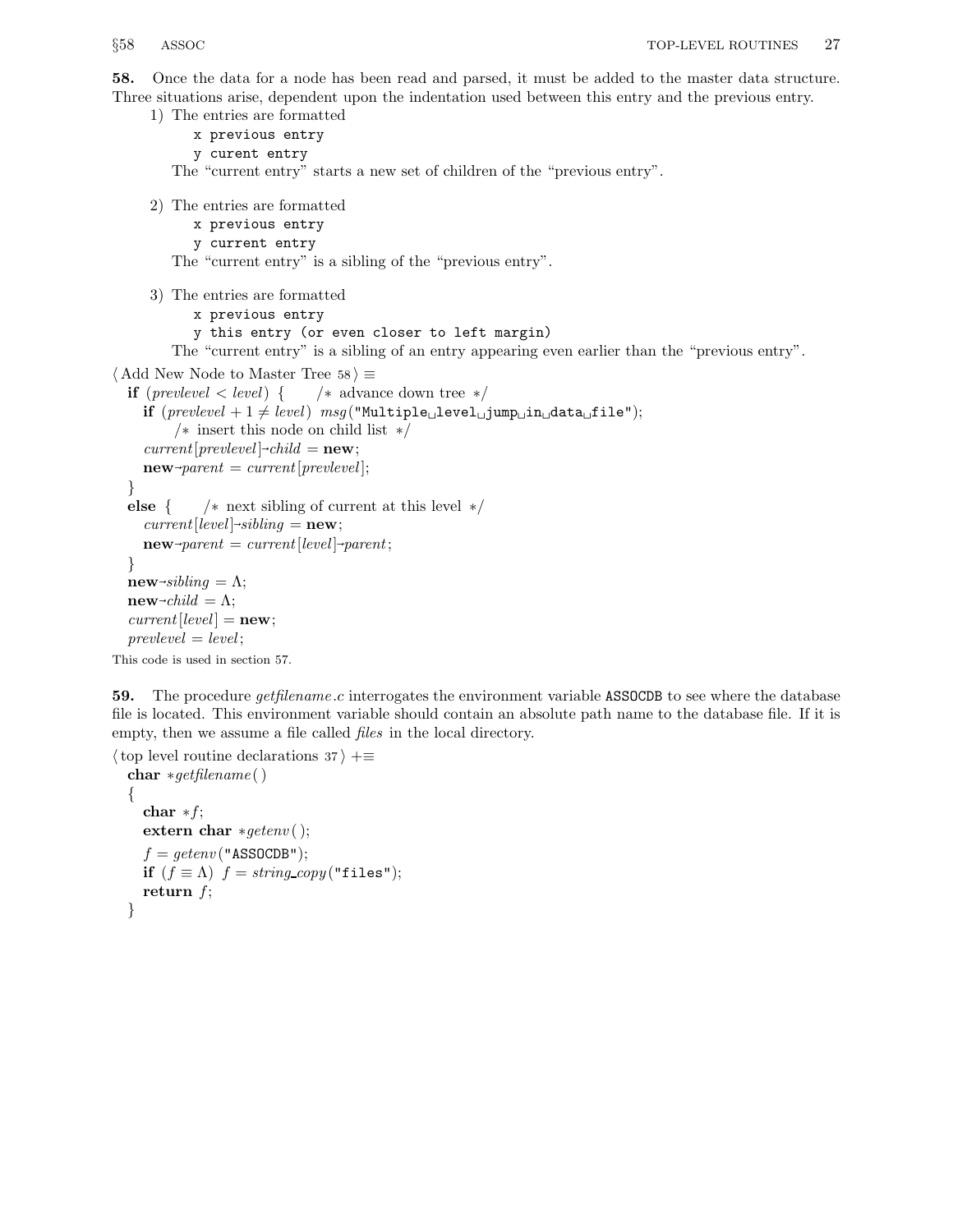60. msg is very trivial: it just prints a message!

```
\langle top level routine declarations 37 \rangle +≡
  void msg(str)char ∗str ;
  {
     printf("%s\n', str);}
```
61. putdata is responsible for outputting the revised tree, in flattened form. It takes a (string) file name as parameter, and opens and closes the file of that name as part of its operation. It returns 1 if the data not written for any reason, and 0 if the output operation was successful.

The global flag modified is checked to see whether the tree has indeed changed. If it hasn't, no output takes place, and a "no write" return taken.

To actually write the data, a separate recursive routine called traverse is invoked. This is passed the first node immediately below the root, as the root node itself is implicit in the flattened file representation.

```
\langle top level routine declarations 37 \rangle +=
```

```
int putdata (filename )
     char ∗filename ;
{
  FILE ∗data file ;
   if (\neg \textit{modified}) return (1);
   data file = fopen(filename, "w");
   if (data file \equiv \Lambda {
     msg("Cannot\text{\tiny\cup}open\text{\tiny\cup}data\text{\tiny\cup}file");return (1);
   }
   traverse(root.child, 0, data_file);fclose(data file);
  return (0);
}
```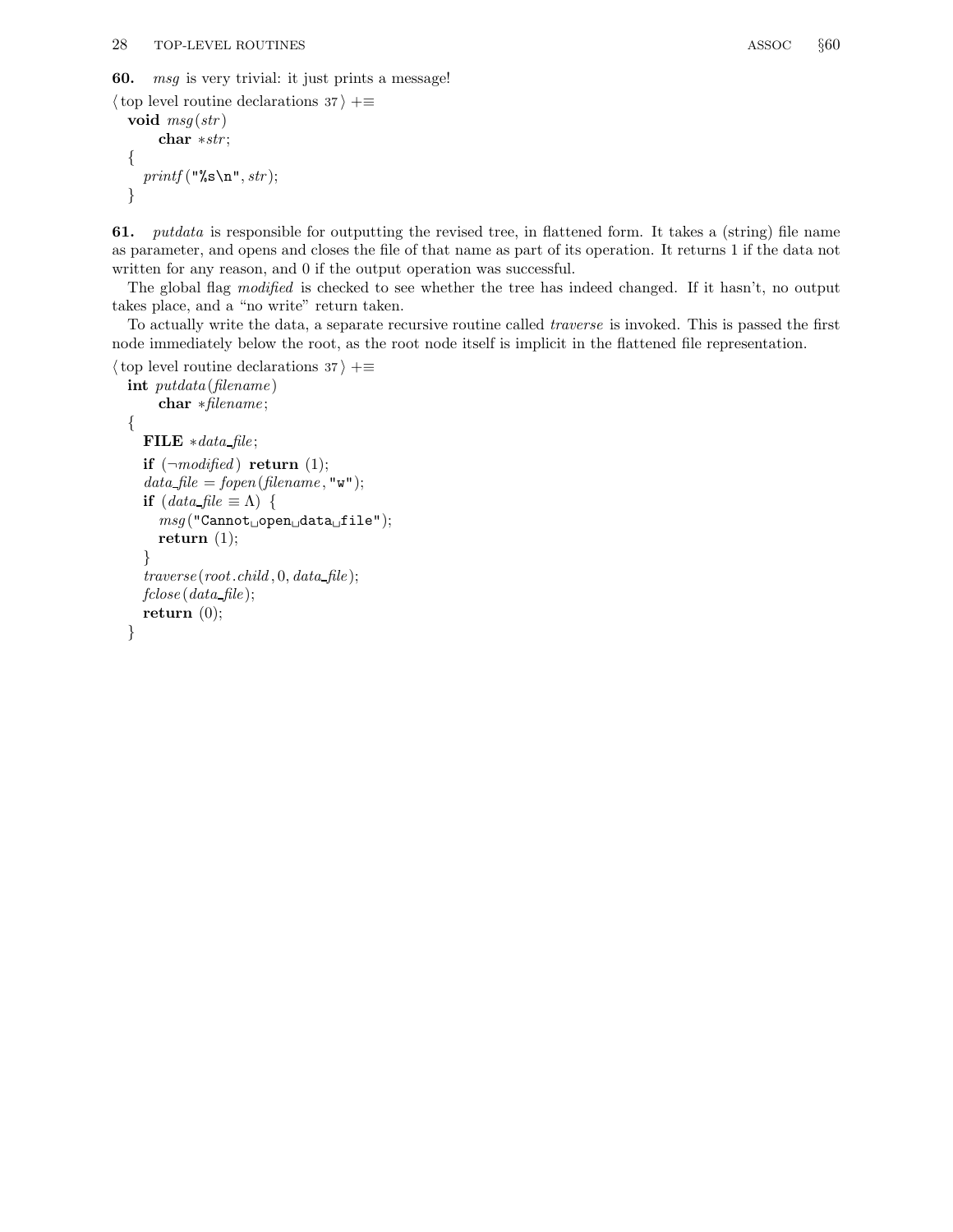62. traverse does a depth first traversal of the data tree. Starting with the tree indicated by  $t$ , which is at depth l, lines of output are written to the output file f. Each line consists of  $2 * l$  spaces, followed by the node selector, node name (the primary field), and then any associations attached to the node (via the secondary field), and finally the location (if present).

After the current node is printed, any children are then treated the same way through a recursive call at depth  $l + 1$ , and then all siblings are treated through a further recursive call at depth  $l$ .

```
\langle top level routine declarations 37 \rangle +≡
  void traverse(t, l, f)node ∗t;
        int l;
        FILE *f;
  {
     int i;
     list *p;char s;
     \langle Null Node Recursive Termination 63 \rangle\langle Indicate Depth of Node in Tree 64\rangle\langle Print Selector and Primary Names 65 \rangle\langle Print all Associations 66 \rangle\langle Print the Location 67 \rangletraverse(t\text{-}child, l+1, f);traverse(t\rightarrow sibling, l, f);}
```
63. If the node to print is empty, print nothing: return.

```
\langle Null Node Recursive Termination 63 \rangle \equivif (t \equiv \Lambda) return;
```
This code is used in section 62.

**64.** Print  $2 * l$  blanks to indicate the depth  $l$  of the current node in the tree.

 $\langle$  Indicate Depth of Node in Tree 64 $\rangle \equiv$ for  $(i = 0; i < l; i++)$  fprintf  $(f, "_{\sqcup \sqcup})$ ;

This code is used in section 62.

65. Print the selector character and the primary Node Name.

 $\langle$  Print Selector and Primary Names 65  $\rangle \equiv$  $fprint(f, "$ %c $\cup$ %s", t~selector, t~primary); This code is used in section 62.

66. Print the list of associations.

```
\langle Print all Associations 66 \rangle \equivp = t \rightarrow secondary;s = \prime (\prime;
   while (p \neq \Lambda) {
       fprintf(f, "%c%s", s, p\n\neg value);s = ', ';
       p = p \rightarrow next;}
   if (s \equiv ', ') fprintf (f, "\)");
```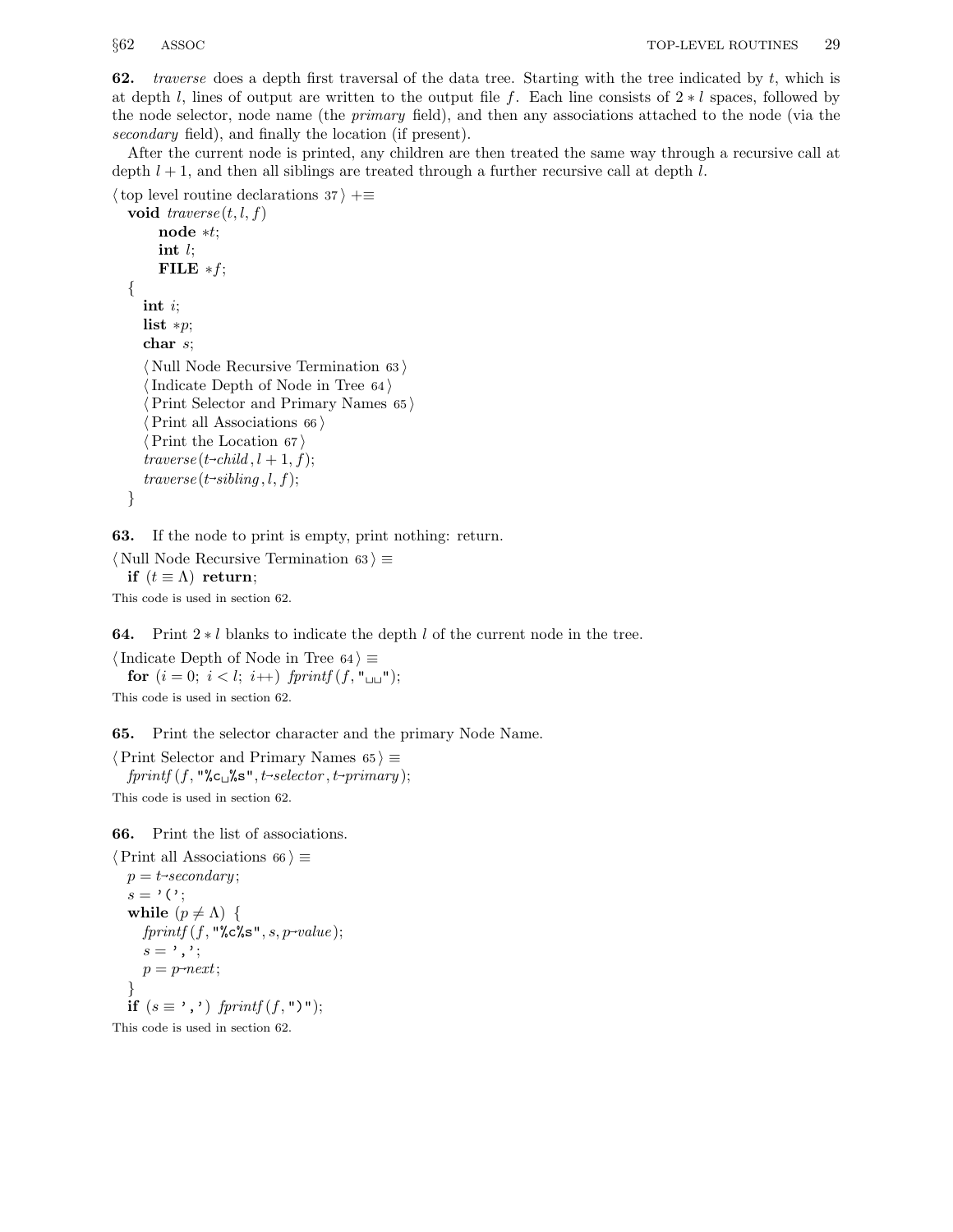67. Print the location of a file.

 $\langle$  Print the Location 67 $\rangle \equiv$  $s = '{'}$ ; if  $(t$ -location  $\neq$  1) {  $fprintf(f, "%c%d", s, t\rightarrow location);$  $s = \prime$  ,  $\prime$  ; } if  $(s \equiv ', ')$  fprintf  $(f, "\,")$ ;  $fprintf(f, "\\ n");$ 

This code is used in section 62.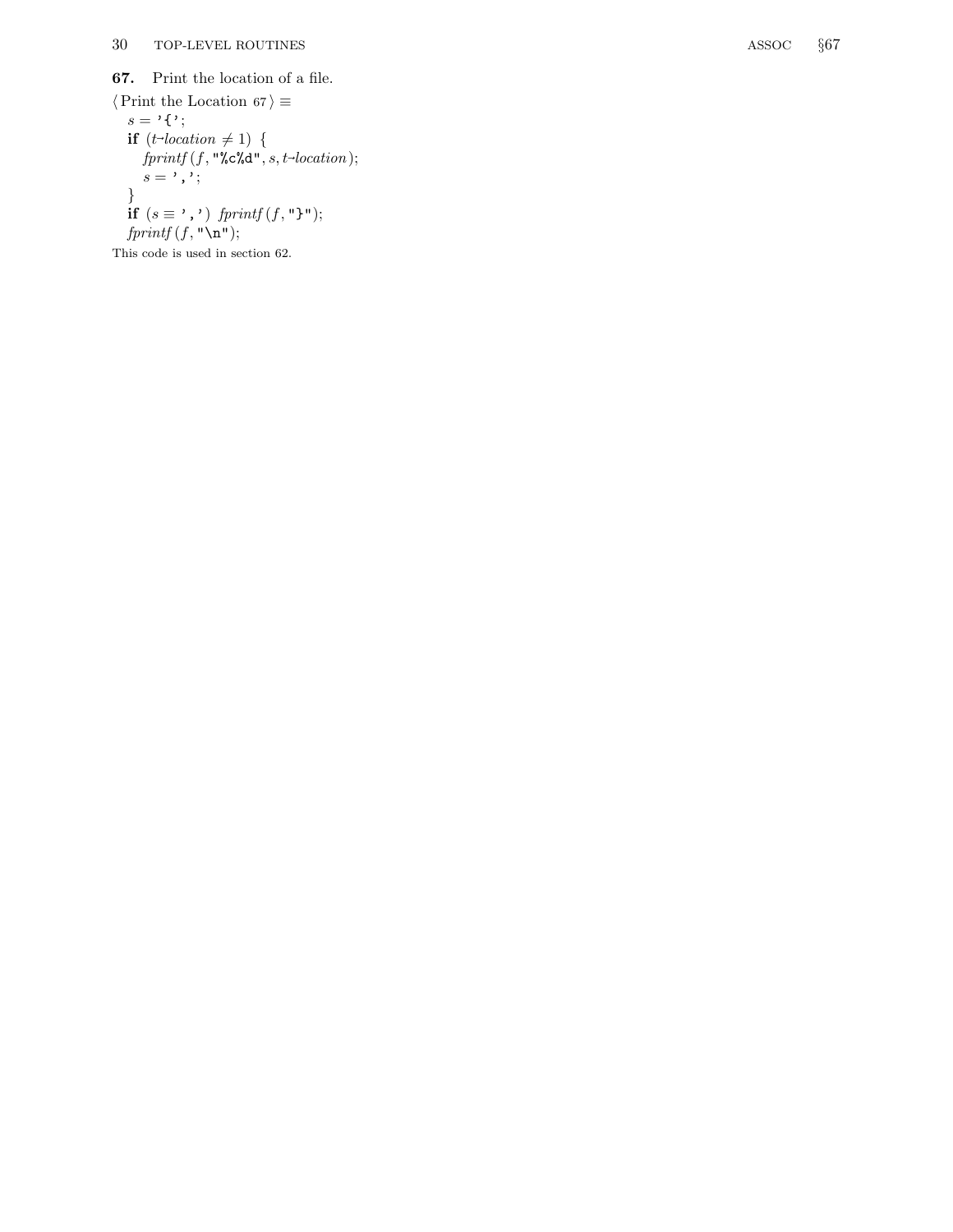### 68. References.

- 1. Introduction to the CR Classification System [1991] version, Computing Reviews, pp4-44, January 1994.
- 2. D.E.Knuth and S.Levy, The CWEB System of Structured Documentation, Addison-Wesley, 1994.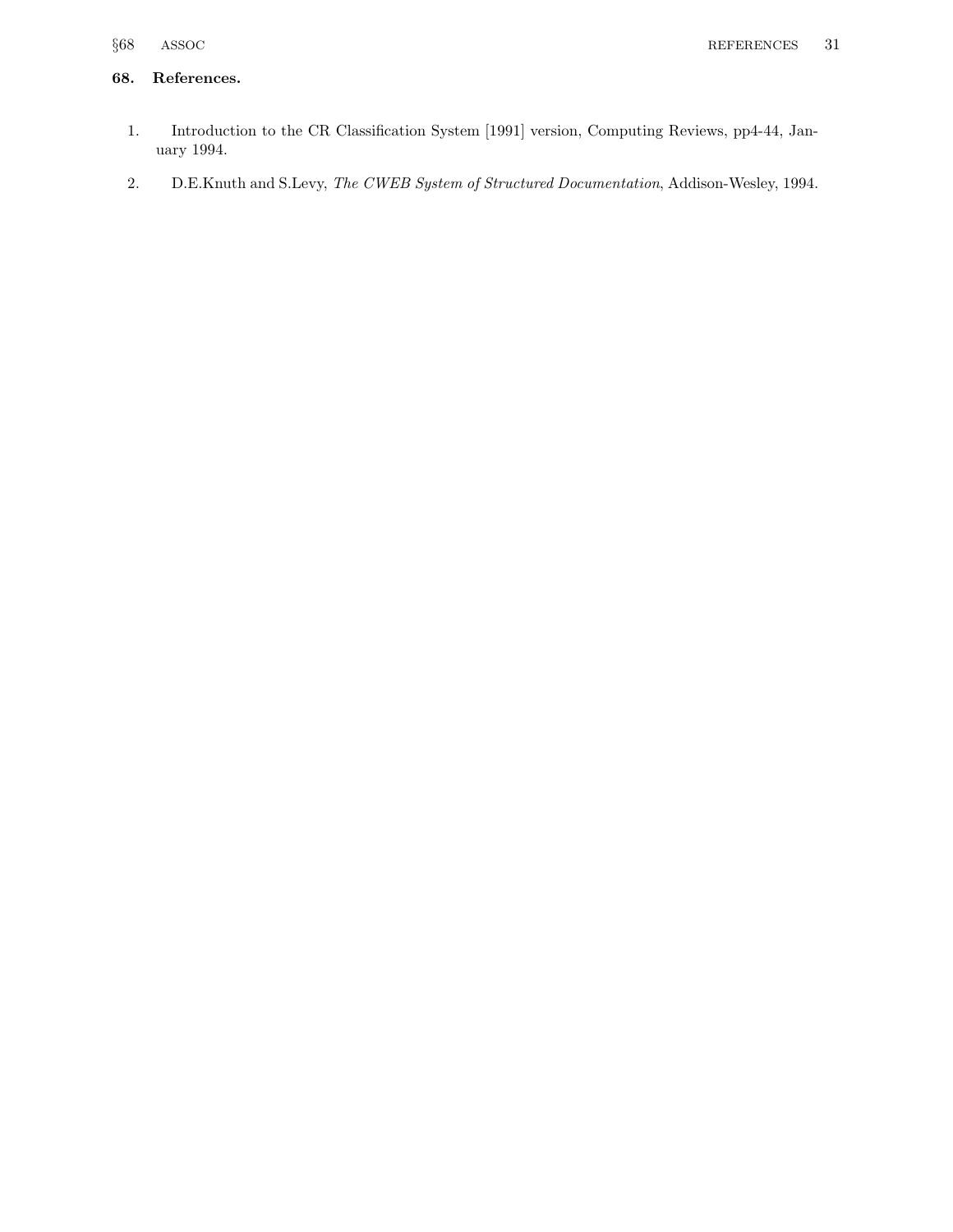69. Index.  $a: \frac{45}{2}$ .  $addassoc: 15, 30, 47.$  $addnode: 17, 30, 46.$  $assoc: 6.$ ASSOCDB: 6, 59.  $bak: 33.$ browse:  $10, 12, 13, 36.$ c:  $\frac{13}{43}$ ,  $\frac{46}{46}$ ,  $\frac{49}{50}$ ,  $\frac{51}{51}$ .  $checkchild: 52.$  $child: \underline{11}, 38, 39, 40, 42, 46, 52, 53, 56, 58, 61, 62.$ choose:  $16, 23, 30, 42$ . clearnodes : 13, 30, 39, 54.  $command: 30, 49, 50.$  $context: 56, 57.$ current: 13, 15, 16, 17, 18, 19, 20, 21, 22, 23, 24, 25, 38, 56, 58. data file:  $55, 56, 57, 61$ . DEBUG: 41, 57. delassoc: 20,  $30, 48$ .  $displaysocs: 30, 37, 38.$ displaylevel: 13, 19, 23, 25,  $\underline{30}$ ,  $\underline{38}$ , 41, 54.  $emptystr: 30, 44, 45.$ exit: 10, 56.  $f: \underline{59}, \underline{62}.$  $fclose: 61.$  $feof: 57.$  $fgetc$ : 55.  $filename: 56, 61.$ files:  $59.$ findpatterns:  $18, 30, 54$ .  $fn: \underline{10}, \underline{33}, \underline{34}, \underline{35}.$  $fnb: 33, 34, 35.$  $fopen: 56, 61.$  $found node: \quad 13, 17, 19, 22, 54.$  $fprint: 64, 65, 66, 67.$  $free: 18, 19, 25, 45.$ full:  $38$ . getchar: 13, 14, 16, 17, 23, 43, 50.  $getdata: 10, 30, 56.$  $getenv: 59.$  $getfilename: 10, 30, 59.$  $gets: 15, 17, 20, 30, 43.$  $i: 51, 56, 62.$ *insert*:  $30, 45, 46$ .  $instr: 56, 57.$ isdigit: 57.  $j: 50, 56.$  $k: \underline{46}, \underline{47}, \underline{48}, \underline{56}.$ l: 38, 42, 45, 47, 48, 52, 55, 62.  $lastnode: \underline{13}, 16, 19, 23, \underline{54}.$ len: 51.

level:  $\underline{56}$ , 57, 58.  $link: 33, 35.$ **list**:  $\frac{11}{37}$ , 37, 38, 47, 48, 52, 56, 57, 62. list struct: 11.  $location: \underline{11}, 21, 38, 46, 57, 67.$ LOWER:  $29, 50, 51$ .  $\textit{ls}: \quad 37, \; 38.$  $main: \underline{10}$ . makebackup: 10, 12, 33. malloc:  $30, 43, 46, 47, 55, 57.$ marked: 11, 18, 19, 39, 40, 46, 56, 57. marknodes: 30, 40, 54. MAXSTR: 27, 51. modified: 21, 28, 46, 47, 48, 61.  $msg: 19, 22, 23, 25, 26, \underline{30}, 54, 56, 58, \underline{60}, 61.$ n: 45. nc:  $55, 56, 57$ . **new:**  $\frac{46}{56}$ . next:  $11, 37, 47, 48, 52, 57, 66.$  $nextChar: 55, 56, 57.$ nextnode: 19, 22, 30, 53, 54.  $nextSecKey: 56, 57.$  $nl: 56, 57.$ node: 11, 13, 28, 30, 37, 38, 39, 40, 42, 45, 46, 52, 53, 54, 56, 57, 62. node struct:  $11$ . p: 37, 38, 43, 45, 47, 48, 51, 55, 62.  $parent: \underline{11}, 24, 38, 45, 46, 53, 56, 58.$ pat:  $51, 52$ . patmatch:  $30, 48, 51, 52$ . pattern: 13, 18, 19, 22, 25, 28, 54. pos: 53. prevlevel:  $56, 58$ . primary:  $11, 38, 45, 46, 52, 56, 57, 62, 65.$ printf: 14, 37, 38, 41, 57, 60.  $prkey: \underline{13}, 15, 17, 20.$ putdata:  $10, 30, 61$ . PYR: 31. readpattern: 18, 19, 25, 30, 50. restorebackup: 10, 12, 35. result: 10. rmbackup: 12, 34. root: 13, 19, 22, 23, 24, 25, 28, 38, 53, 56, 61. s: 37, 38, 44, 45, 46, 51, 55, 62.  $\mathit{scanf}: 21.$ search: 19, 22, 25, 30, 52, 54. sec: 52.  $secondary: \quad 11, 15, 20, 37, 52, 57, 62, 66.$  $sel: 13, 17.$  $selectron: 11, 38, 42, 45, 46, 56, 57, 65.$ sibling: 11, 38, 39, 40, 42, 45, 52, 53, 56, 58, 62.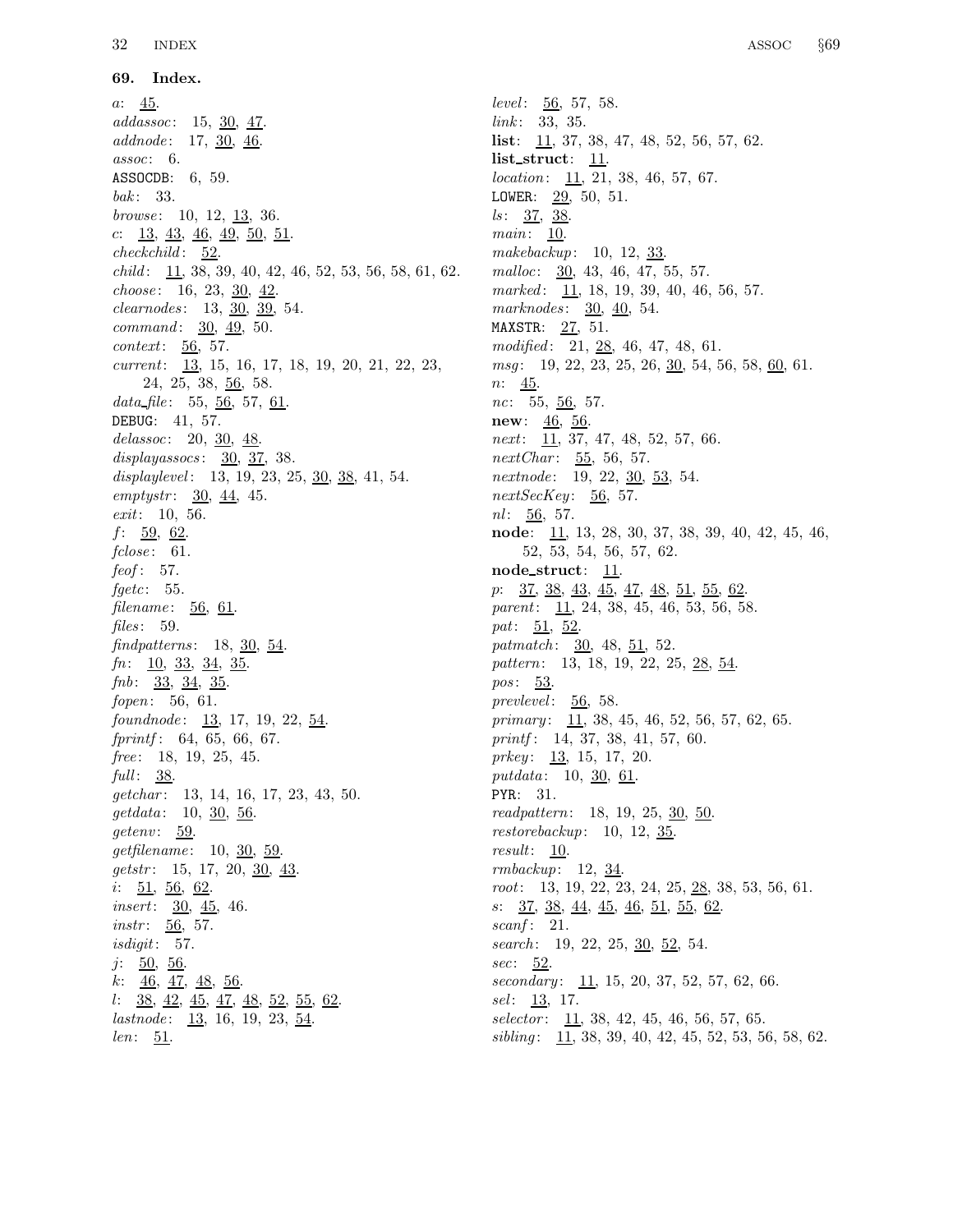what:  $\frac{42}{5}$ 

where:  $42, 52, 53$ .

 $sn: \underline{54}$ . sp: 38. sscanf: 57. startpos: 52. stdin: 14, 43, 50.  $stk: 38$ .  $str: \quad \underline{43}, \ \underline{50}, \ \underline{51}, \ \underline{60}.$ strcat: 33, 34, 35. strcpy: 33, 34, 35, 55. string: 7.  $string\_copy: 30, 43, 50, 55, 56, 57, 59.$ strlen: 19, 22, 25, 48, 51, 54, 55. strncmp: 51.  $subtree: 39, 40, 41.$ SUN: 31. t: 62.  $temp: 56$ .  $this node: 54.$  $traverse: \quad 30, \, 61, \, 62.$ TREE\_DEPTH: 27, 38, 56. ungetc: 14, 43, 50.  $unlink: \quad 33, \ 34, \ 35.$ UPTOLOW: <u>29</u>. val: 57.  $value: \boxed{11, 37, 47, 48, 52, 57, 66.}$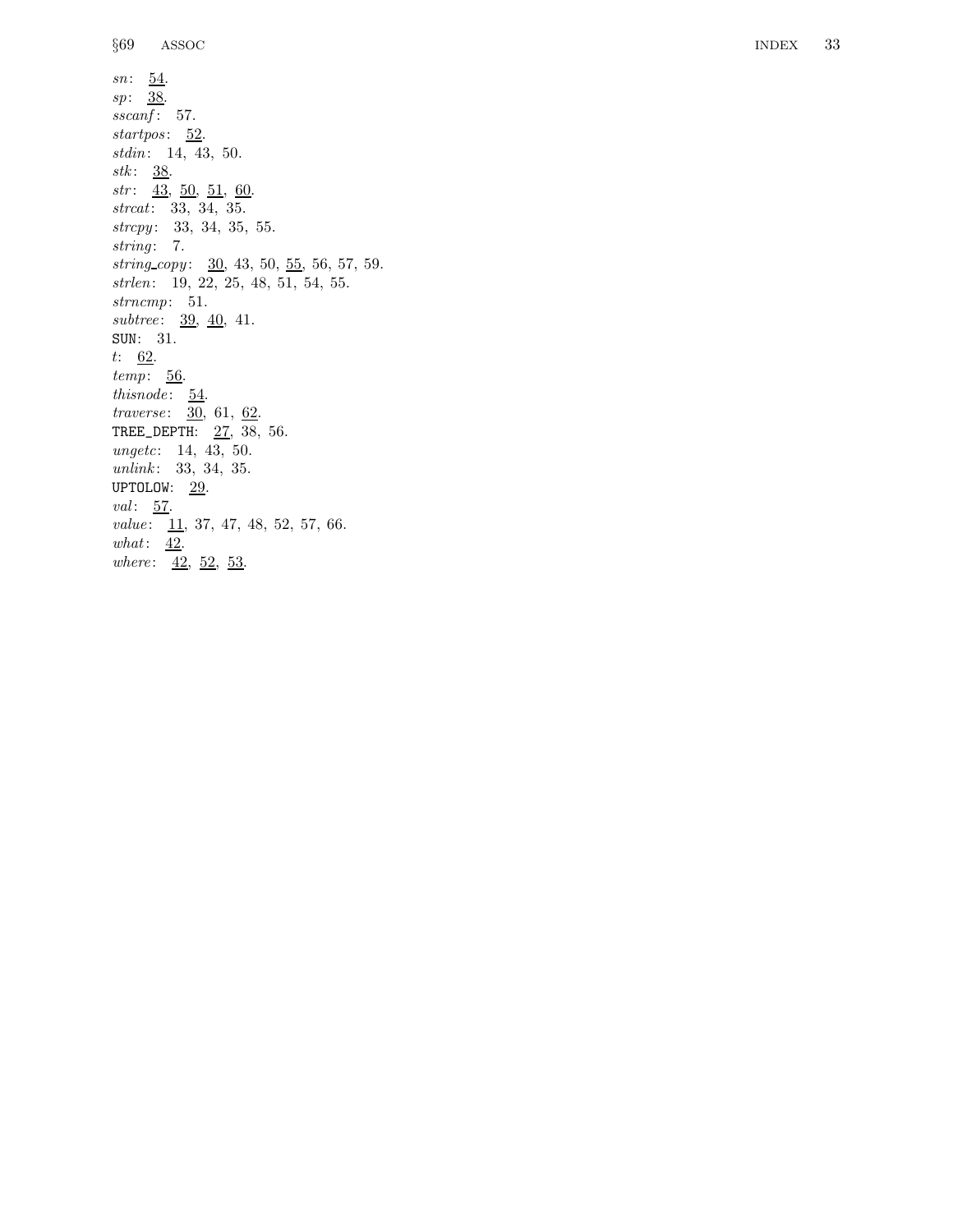$\langle$  Add New Node to Master Tree 58  $\rangle$  Used in section 57.  $\langle$  Add an Association to the Current Node 15  $\rangle$  Used in section 13. Command Description  $7$  Cited in section 6.  $\langle$  Debug Check for Marking 41  $\rangle$ Down to Given Node  $16$  Used in section 13. Edit a Child Node  $17$  Used in section 13. Find All Patterns  $18$  Cited in section 19. Used in section 13. Find Pattern in Previously Matched Nodes  $19$  Used in section 13. Global Data Structures  $11$  Used in section 27. Global Declarations  $27$  Used in section 9. Global Macro Definitions  $29$  Used in section 27. Global Procedure Templates  $30$  Used in section 27. Global System Dependencies  $31$  Used in section 27. Global Variables  $28$  Used in section 27. Go To Absolute Path Node  $23$  Used in section 13. Go Up To Parent Node  $24$  Used in section 13.  $\langle I/O$  routine declarations 33, 34, 35 iused in section 12. Indicate Depth of Node in Tree  $64$  Used in section 62. Kill an Association  $20$  Used in section 13.  $\langle$  Main Program 10  $\rangle$  Used in section 9. Next Occurrence of Pattern  $22$  Used in section 13. Null Node Recursive Termination  $63$  Used in section  $62$ .  $\langle$  Pattern Match 25  $\rangle$  Used in section 13.  $\langle$  Print Selector and Primary Names 65 i Used in section 62. Print all Associations  $66$  Used in section 62.  $\langle$  Print the Location 67  $\rangle$  Used in section 62. Procedure Declarations  $12$  Used in section 9.  $\text{Scan Data File and Process It } 57$  Used in section 56. Set Location 21  $\}$  Used in section 13. Supply Help  $14$  Used in section 13. Treat anything not recognized as Illegal  $26$  Used in section 13.  $\langle$  top level routine declarations 37, 38, 39, 40, 42, 43, 44, 45, 46, 47, 48, 49, 50, 51, 52, 53, 54, 55, 56, 59, 60, 61, 62  $\rangle$ 

Cited in section 12. Used in section 12.  $\langle$  browse declaration 13  $\rangle$  Used in section 12.